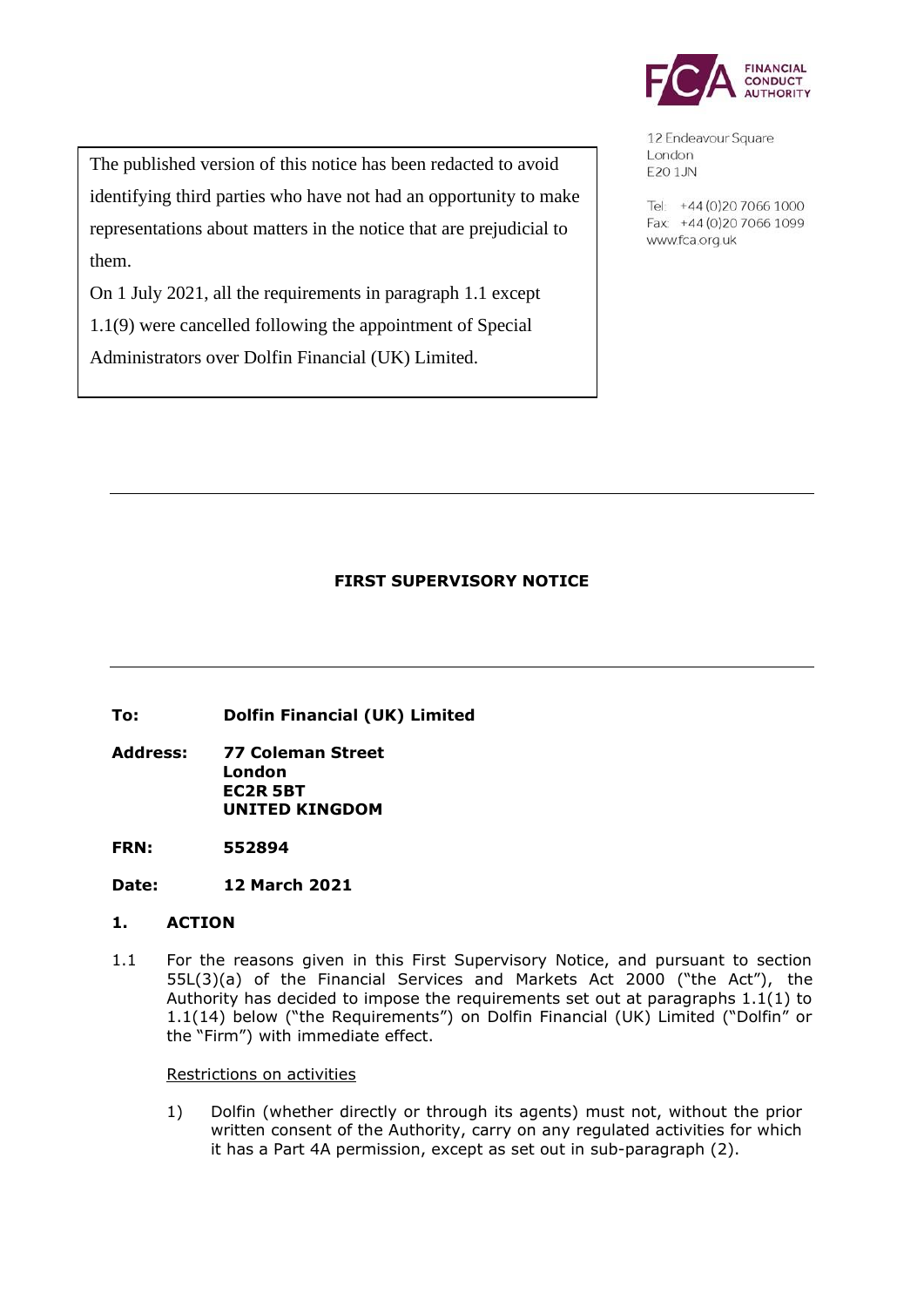- 2) Dolfin may continue to hold client money and safeguard and administer custody assets held as at the date of these Requirements, or which Dolfin has accepted or segregated in accordance with sub-paragraph (3).
- 3) Sub-paragraph (1) does not apply to the receipt of new client money or custody assets from, or on behalf of, existing clients by Dolfin as a result of or in relation to the following:
	- a) Receipt of dividends or coupons.
	- b) Rights issues.
	- c) Corporate actions including maturing bonds.
	- d) Settlement of trades instructed but not settled as at the date of these Requirements.
- 4) Save as set out in sub-paragraph (3), Dolfin must not accept any new client money or custody assets, whether from existing or new clients in any of its business areas.
- 5) Dolfin must not, without the prior written consent of the Authority, recommence any regulated activities.

#### Assets requirement

- 6) Save as set out in sub-paragraph (3)(d), Dolfin must not, without the Authority's prior written consent, take any action which has, or may have, the effect of disposing of, withdrawing, transferring, dealing with or diminishing the value of any of its own assets, or assets held for or on behalf of others, including client money or custody assets.
- 7) Dolfin may continue dealing with or disposing of any of its own assets (whether in the UK or elsewhere) in the ordinary and proper course of business provided that the sum or value of such dealings or disposals does not exceed £900,000 per month. Dolfin may also spend, from its own assets, a reasonable amount on reasonable legal expenses. For the avoidance of doubt, the following would not be in the ordinary and proper course of business for these purposes:
	- a) The disposal, transfer or sale in whole or in part of Dolfin's client base.
	- b) The making of any distribution to shareholders whether by way of capital distribution or dividends.
	- c) The payment of unusual or significant amounts to Dolfin's shareholders, directors, officers, employees or any connected persons.
	- d) The making of any gift or loan by Dolfin to any party.
	- e) The entry into any financial reconstruction or reorganisation.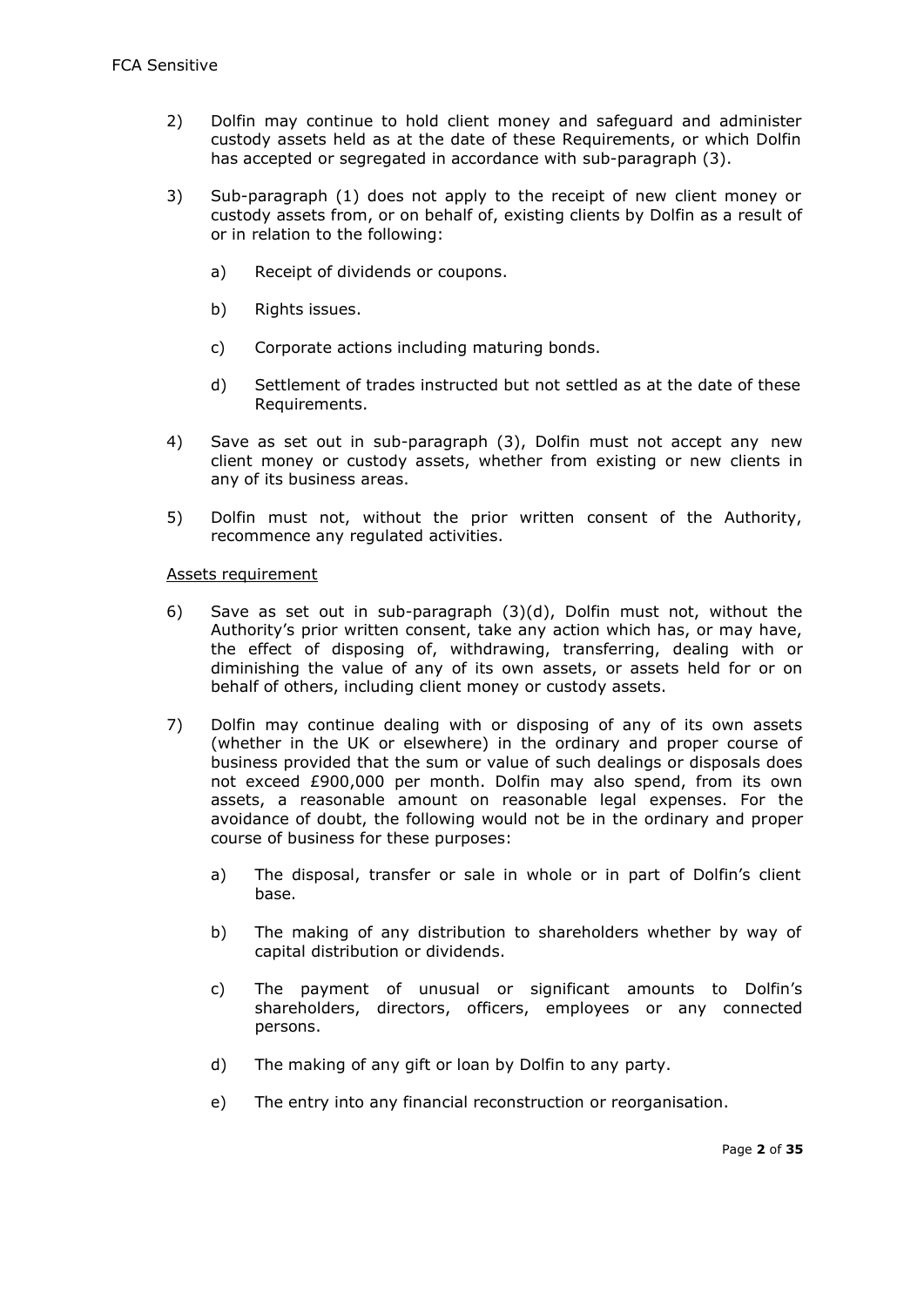8) Sub-paragraphs (6) and (7) are assets requirements within the meaning of section 55P(4)(a) of the Act.

#### Retention and notification requirements

- 9) Dolfin must secure all books and records and preserve all information and systems in relation to regulated activities carried on by it, and must retain these in a form and at a location within the UK, to be notified to the Authority in writing by 19 March 2021, such that they (or, so as not to hinder Dolfin's performance of its business activities, true copies of them) can be provided to the Authority, or to a person named by the Authority, promptly on its request.
- 10) By close of business on 19 March 2021, Dolfin must notify in writing:
	- a) All its clients;
	- b) All financial advisers which it knows or believes act as agents for its clients;
	- c) All platforms which Dolfin uses to manage or trade assets;
	- d) The custodians of all assets managed by Dolfin; and
	- e) The banks and custodians of all client money and custody assets held by Dolfin

of the terms and effects of these Requirements. This must be in a form to be agreed in advance with the Authority.

- 11) By close of business on 16 March 2021, Dolfin must publish in a prominent place on its website [www.dolfin.com,](http://www.dolfin.com/) in a form to be agreed in advance with the Authority, a notice setting out the terms and effects of these Requirements.
- 12) Once the notifications referred to in sub-paragraph (10) have been made, on 22 March 2021 Dolfin must provide to the Authority:
	- a) Copies of the template notifications sent to all recipients referred to in sub-paragraph (10).
	- b) A list of all parties to whom notifications have been sent pursuant to sub-paragraph (10).
	- c) Confirmation that, to the best of its knowledge, Dolfin has sent notifications pursuant to sub-paragraph (10) to all relevant parties.
- 13) A person approved to perform a senior management function ("SMF") at Dolfin must send to the Authority by email by 12 noon every Friday, until such time as it is notified otherwise in writing by the Authority, written confirmation that Dolfin is in compliance with these Requirements.
- 14) A person approved to perform a SMF at Dolfin must send to the Authority by email, until such time as it is notified otherwise in writing by the

Page **3** of **35**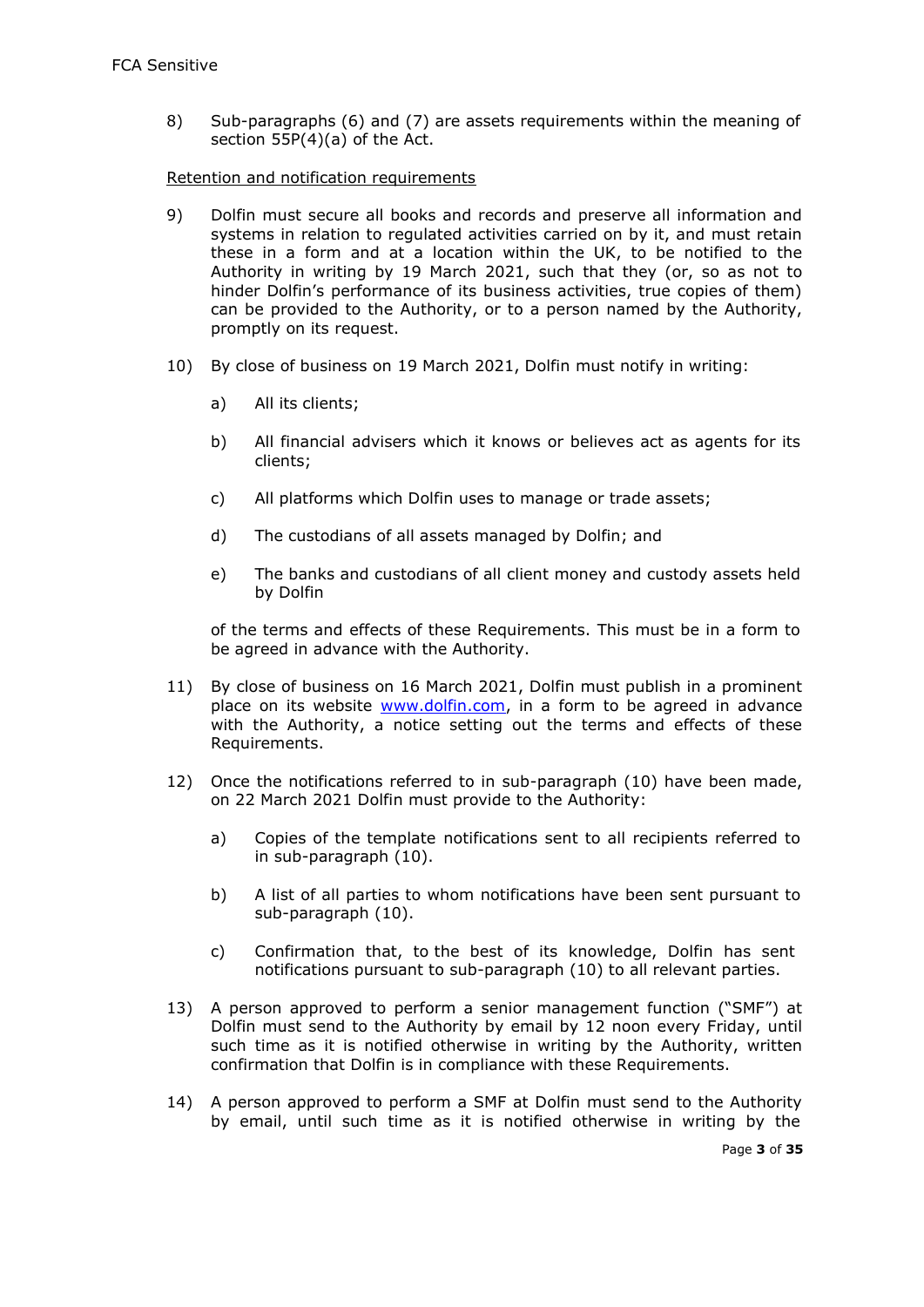Authority:

- a) By 12 noon every Friday (or the next business day should the Friday fall on a Bank Holiday), copies of up to date statements of all accounts held by Dolfin with financial institutions, whether in the UK or elsewhere, and whether in respect of its own assets, client assets or both, showing at least all transactions in the previous week and the balances of the accounts.
- b) By 12 noon every Friday (or the next business day should the Friday fall on a Bank Holiday), the client money reconciliations performed for close of business the previous working day.
- c) By 12 noon on the first Friday (or the next business day should the Friday fall on a Bank Holiday) of each calendar month, the custody assets reconciliations.
- 1.2 These Requirements replace all other requirements imposed on Dolfin pursuant to section 55L(5)(a) of the Act.
- 1.3 These Requirements take immediate effect and remain in force unless and until varied or cancelled by the Authority (either on the application of Dolfin or of the Authority's own volition).

## **2. REASONS FOR ACTION**

- 2.1 The Authority has concluded, on the basis of the facts and matters described below that it is necessary to exercise its power under section 55L(3)(a) of the Act to impose the Requirements on Dolfin because it is failing, or is likely to fail, to satisfy the Suitability Threshold Condition (paragraph 2E of Schedule 6 to the Act), the Effective Supervision Threshold Condition (paragraph 2C of Schedule 6 to the Act) and the Appropriate Resources Threshold Condition (paragraph 2D of Schedule 6 to the Act) and/or it is desirable in order to advance the Authority's operational objective of protecting and enhancing the integrity of the UK financial system (section 1D of the Act).
- 2.2 The Authority has identified serious concerns relating to Dolfin in that it appears to have:
	- 1) Operated a scheme designed to enable its clients to obtain a Tier 1 investor visa in breach of the Immigration Rules and therefore unlawfully. In the course of this business, it appears that Dolfin has dishonestly or recklessly made false or misleading representations to the Home Office that its clients who were applicants for a Tier 1 investor visa met the requirements under the Immigration Rules to invest a minimum of £2 million in UK businesses.
	- 2) Breached Principles 1 (Integrity) and 11 (Relations with regulators) of the Authority's Principles for Businesses:
		- a) Dolfin provided incomplete and misleading information to the Authority about its Tier 1 investor visa business, both when it was first contacted by Supervision about this business in November/December 2019 and when providing its initial response to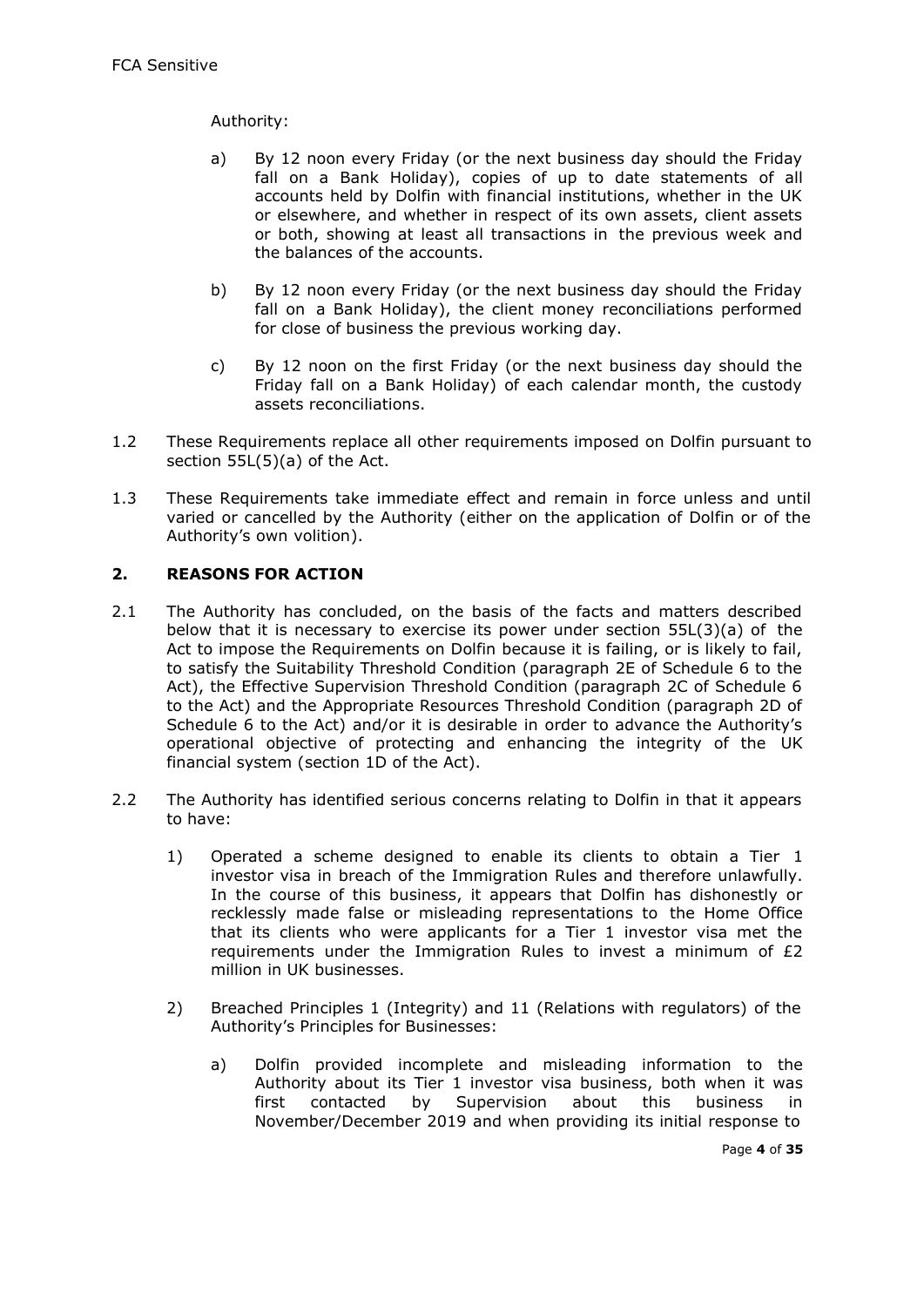an information requirement sent for the purposes of an Enforcement investigation in July 2020.

- b) Dolfin also sought to mislead the Authority in February and April 2020 as to the purported legitimacy of its Tier 1 investor visa business by sharing with the Authority legal advice which Dolfin had obtained from a firm of solicitors on the basis of incomplete information and which was therefore misleading.
- c) When asked in April 2020 about its connections with an ultra-highnet-worth individual client ("the HNW Client"), in the light of reports that he had been made subject to an Unexplained Wealth Order, Dolfin dishonestly or recklessly provided misleading information to the Authority by stating that the HNW Client had not undertaken any transactions on his account for twelve months. The Authority has since discovered that while that may have been the case, it did not reveal the true nature of Dolfin's significant and ongoing connections with the HNW Client, his family and his broader business interests. Moreover, Dolfin was specifically aware that its association with the HNW Client could have a significant adverse impact on its reputation, but it did not inform the Authority of that concern.
- 3) An inadequate financial crime control framework. A recent section 166 skilled person review ("section 166 review") has found material deficiencies in relation to Dolfin's onboarding and financial crime controls which led the skilled person to make a significant number of recommendations to be addressed as a high priority.
- 4) A business model which involves a high level of money laundering risk as a result of its high-risk client base and a prevalence of red flag transactions. This has resulted in two banks terminating their banking relationships with Dolfin.
- 5) Inadequate non-financial resources on the basis that Dolfin has been unable to successfully identify, recruit and retain suitable individuals in key roles. In particular, in December 2020 Dolfin's replacement Chief Executive Officer ("CEO") resigned at short notice and Dolfin dismissed its newly appointed Money Laundering Reporting Officer ("MLRO") such that, at the present time, it does not have a permanent CEO or MLRO in place. Furthermore, there has been additional staff turnover in Dolfin's compliance department. The section 166 review also raised concerns as to the ability of Dolfin's compliance resource to ensure that the Firm is compliant with its obligations.
- 2.3 The Authority considers that imposition of the Requirements should take immediate effect, in particular, because the matters which are the subject of this First Supervisory Notice demonstrate that Dolfin presents an immediate and ongoing risk on the basis that:
	- 1) Through its Tier 1 investor visa business, Dolfin has knowingly or recklessly promoted and facilitated unlawful activity.
	- 2) It appears that Dolfin has deliberately submitted false information in an attempt to mislead both the Home Office and the Authority, raising serious

Page **5** of **35**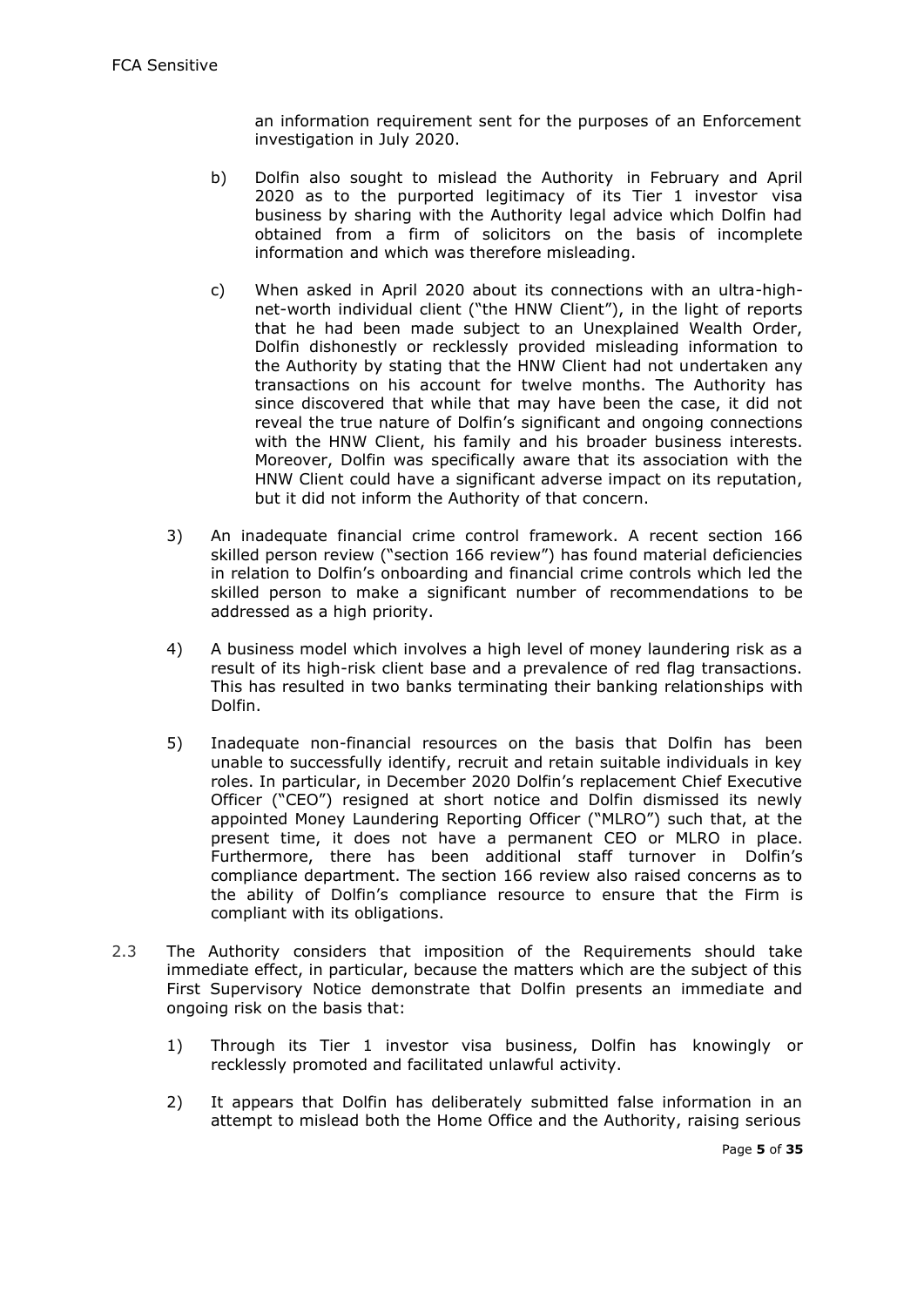concerns about its suitability to conduct [regulated](https://www.handbook.fca.org.uk/handbook/glossary/G974.html) activities.

- 3) Dolfin's inadequate financial crime framework coupled with its inherently high-risk business model gives rise to an unacceptable risk of the Firm being used for the purposes of financial crime.
- 4) For the reasons set out in this First Supervisory Notice, there are serious concerns in relation to the propriety of that call into question the [Firm's](https://www.handbook.fca.org.uk/handbook/glossary/G430.html) ability to continue to meet the Threshold [Conditions.](https://www.handbook.fca.org.uk/handbook/glossary/G1173.html)

### **3. DEFINITIONS**

3.1 The definitions below are used in this First Supervisory Notice:

"the Act" means the Financial Services and Markets Act 2000;

"AML" means anti-money laundering;

"the Authority" means the Financial Conduct Authority;

"the Bank A investigation report" means the report provided by Bank A to the Authority on the outcome of its investigation into transactions carried out on Dolfin's account;

"CASS" means client money and custody assets;

"CEO" means Chief Executive Officer;

"CTF" means counter terrorist financing;

"Conflicted securities" means bonds which were issued by companies that Dolfin or its directors had an interest in;

"Dolfin" or the "Firm" means Dolfin Financial (UK) Limited;



"Dolfin Group" means the global group of companies

"EDD" means enhanced due diligence;

;

"Enforcement" means the Authority's Enforcement and Market Oversight Division;

"Handbook" means the Authority's online handbook of rules and guidance (as in force from time to time);

"HNW Client" means the ultra-high-net-worth individual client who was subject to an Unexplained Wealth Order;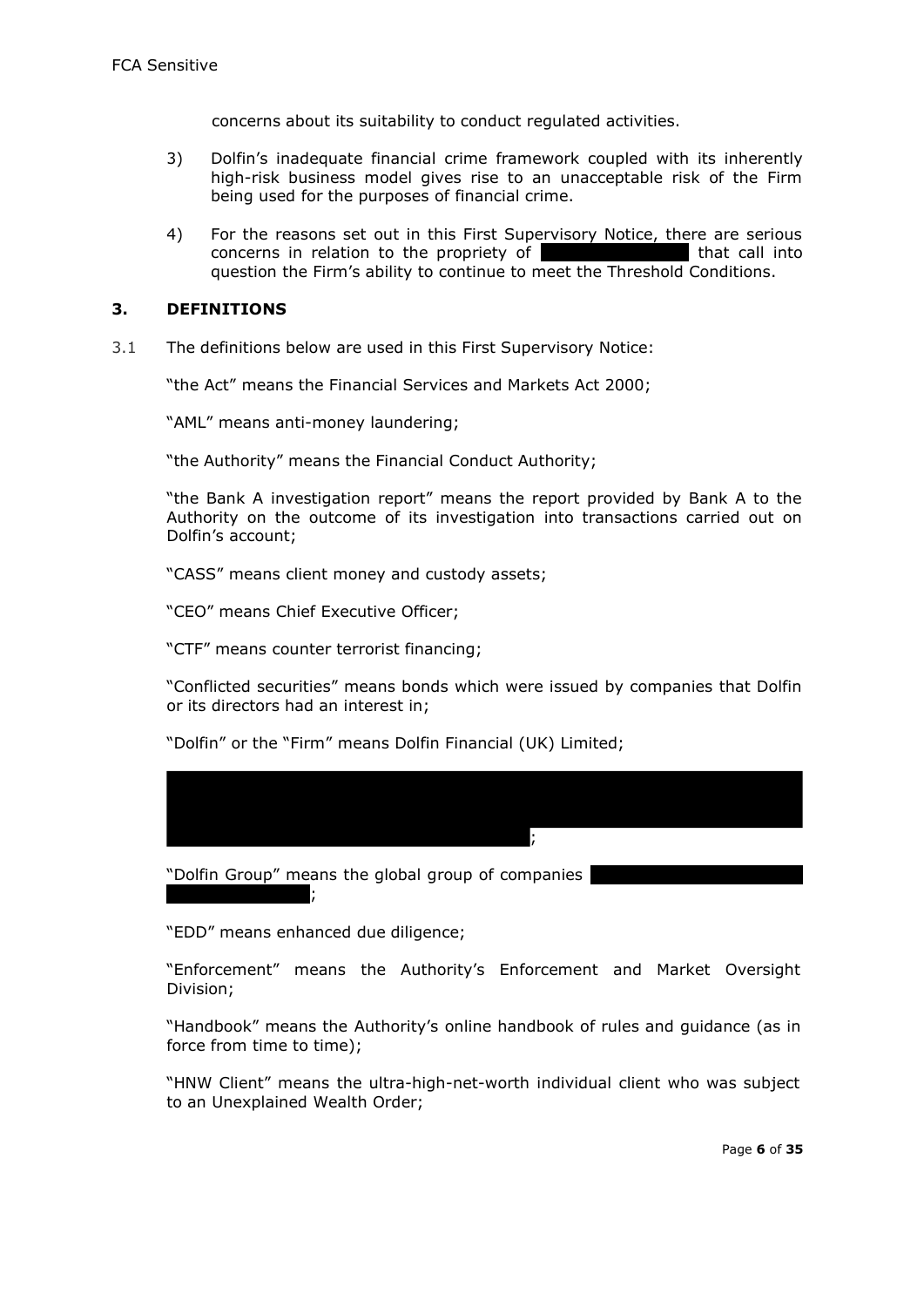"KYB" means know your business;

"KYC" means know your customer

"MLRO" means Money Laundering Reporting Officer;

"the NCA" means the National Crime Agency;

"RDC" means the Regulatory Decisions Committee of the Authority (see further under Procedural Matters below);

"Requirements" means the terms imposed on the Firm by this First Supervisory Notice as outlined in section 1 above;

"section 166 final report" means the report delivered by the skilled person in October 2020;

"section 166 review" means the review by the skilled person appointed under section 166 of the Act;

"SMF" means senior management function;

"SoF" means source of funds;

"SoW" means source of wealth;

"SPV" means special purpose vehicle;

"Supervision" means the Authority's Supervision Division;

"SYSC" means the Senior Management Arrangements, Systems and Controls part of the Handbook;

"Tribunal" means the Upper Tribunal (Tax and Chancery Chamber);

"UBO" means ultimate beneficial owner;

"UWO" means Unexplained Wealth Order;

"Visa loan business" means the complex funding scheme involving loans to Tier 1 investor visa clients via Dolfin connected companies registered in offshore jurisdictions;

"VREQ" means voluntary requirements imposed on the Firm following an application by the Firm under section 55L(5)(a) of the Act.

#### **4. FACTS AND MATTERS**

#### **Background**

| 4.1 | Dolfin is part of a global group of companies                              |  |  |  |  |  |                       |  |  |
|-----|----------------------------------------------------------------------------|--|--|--|--|--|-----------------------|--|--|
|     |                                                                            |  |  |  |  |  | Dolfin is the only UK |  |  |
|     | authorised person within the Group; it was incorporated on 5 November 2010 |  |  |  |  |  |                       |  |  |
|     | and has been authorised since 25 October 2011.                             |  |  |  |  |  |                       |  |  |

Page **7** of **35**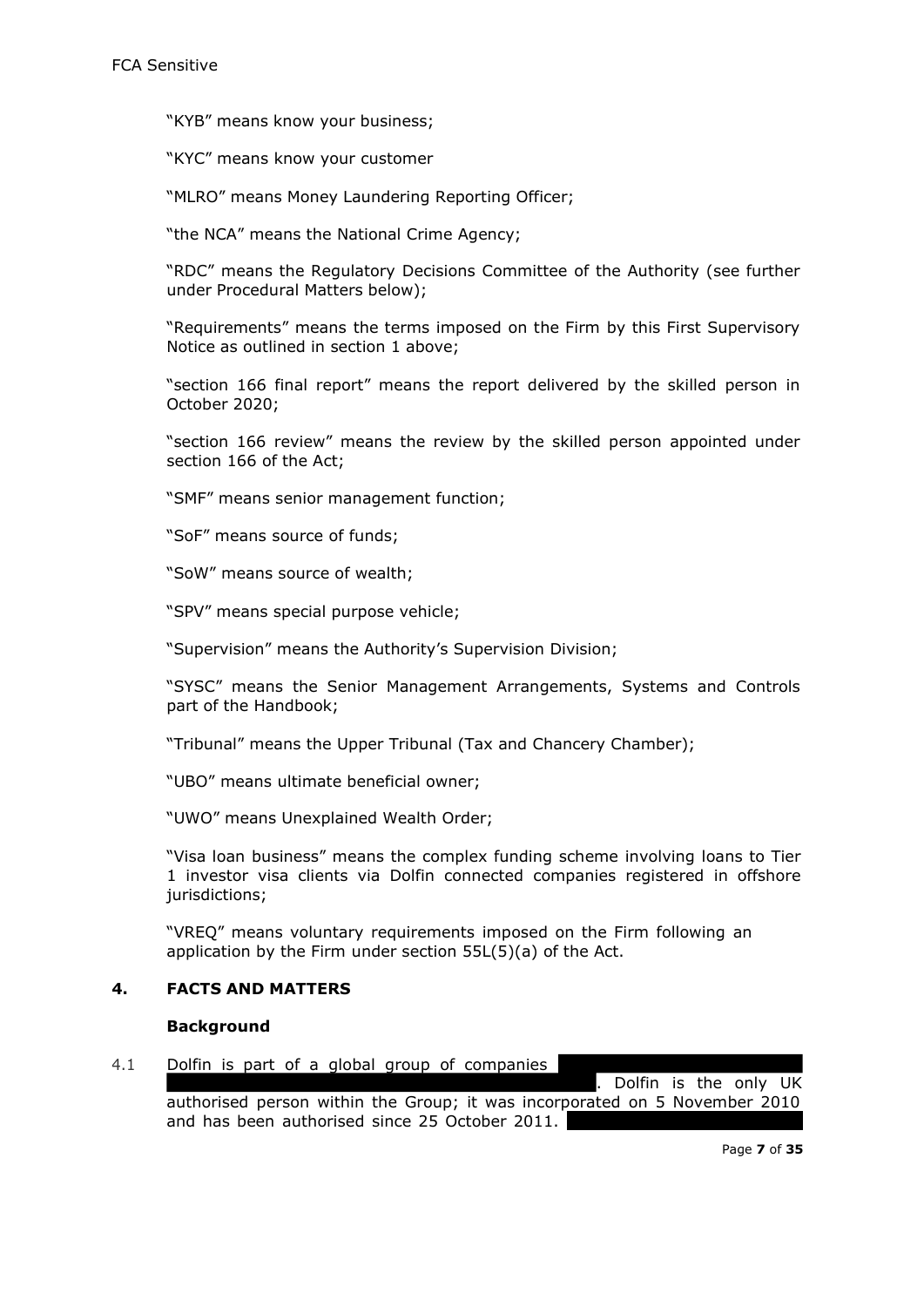

- 4.2 Dolfin is a financial services firm that provides custody, brokerage and asset management services to private clients, financial advisers and institutional investors in respect of a range of investment securities such as bonds, commodities, currencies, derivatives, funds and shares. Dolfin also provides a Tier 1 investor visa service. This involves assisting clients with Home Office requirements to obtain a Tier 1 investor visa, which requires at least  $£2$  million to be invested by the client into active and trading UK companies. Dolfin's clients are based in the UK and overseas locations, including China, the Middle East and Russia.
- 4.3 Approximately 80% of Dolfin's clients are retail investors with the remainder being professional investors. Dolfin's retail investors are predominately high net worth individuals.
- 4.4 Dolfin currently has no permanent CEO or MLRO in place following the resignation of its SMF1 Chief Executive/SMF3 Executive Director designate on 8 December 2020 after eight months in those roles and the dismissal of its SMF17 MLRO designate after two months in this role on 11 December 2020.
- 4.5
- 4.6 Despite having no formal position on the executive board, it is apparent that has the ability to exercise a significant influence over Dolfin's activities, as follows:
	- 2) A Liechtenstein foundation, of which his children are the beneficiaries, is known to have had a 62.8% shareholding in is the founder and .
- 3) A letter from Dolfin to Supervision on 23 July 2020 described as "*the holder of the majority economic interest*".
	- 6) Dolfin is reliant on ongoing financial support from to meet its regulatory capital obligations. In this regard, on 14 September 2020 Dolfin entered into an

Page **8** of **35**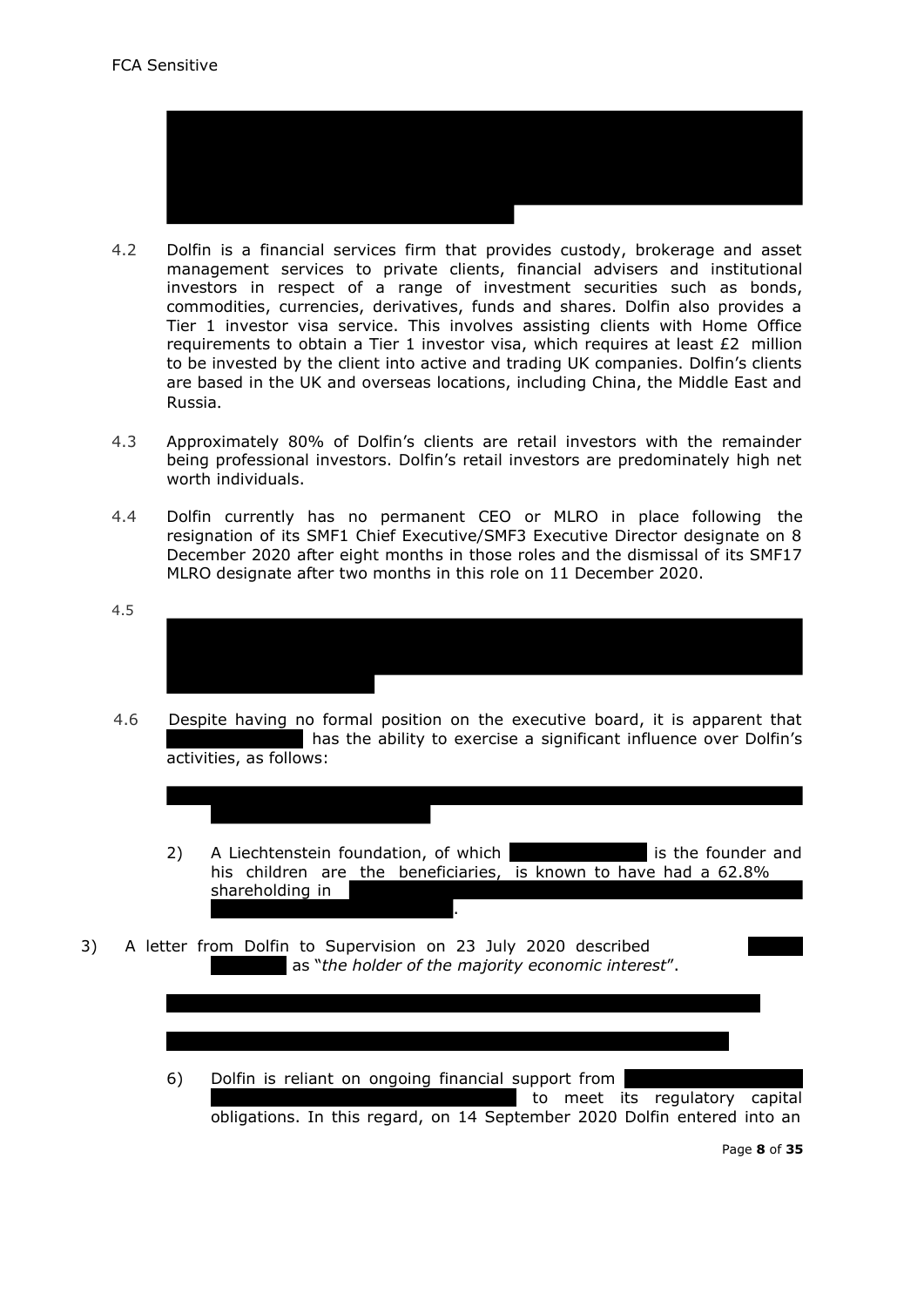agreement with **for the subscription of up to £6** million of capital in the form of convertible non-voting shares, of which £2 million was subscribed for in September 2020.

#### **Dolfin's regulatory history**

#### Conflicts of interest

- 4.7 Supervision first identified significant concerns with Dolfin following supervisory work in November 2019 that reviewed its Tier 1 investor visa business and management of conflicts of interest. The crux of Supervision's concerns related to the fact that Dolfin had distributed a large number of conflicted securities predominately to its Tier 1 investor visa clients on an execution only basis.
- 4.8 In light of these concerns, Supervision invited Dolfin to apply for a VREQ. Dolfin and Supervision negotiated the terms of that VREQ, ultimately agreeing that it should require Dolfin to: not accept new Tier 1 investor visa clients, except on a discretionary basis, and to cease distributing conflicted securities. Dolfin agreed and applied for the VREQ on 19 December 2019, and its application was granted that day.

## 4.9 An Enforcement investigation was subsequently opened into Dolfin

. The

initial scope of the investigation into Dolfin focused on whether it had failed to take appropriate steps to properly identify and manage conflicts of interest in relation to the conflicted securities in which Dolfin interest, and in which clients invested as part of the Tier 1 investor visa scheme. It also included investigating whether the Tier 1 investor visa business model had been recklessly or intentionally set up for Dolfin's benefit without regard to the risks to its clients as a result of the conflicts of interest. At the outset, the core concern was that Dolfin may have been "mis-selling" the conflicted securities to its Tier 1 investor visa clients.

4.10 As explained below, the Enforcement investigation has since discovered, over and above the conflicts of interest concerns, that Dolfin appears to have operated a scheme designed to enable its clients to obtain a Tier 1 investor visa whilst circumventing the financial thresholds in the Immigration Rules. In fact, the sale of the conflicted securities was a part of this scheme whereby Dolfin arranged for its clients to obtain Tier 1 investor visas, typically at a cost of £400,000, without having to invest the full £2 million as stipulated in the Immigration Rules.

#### CASS review

- 4.11 Separately in November 2019, Supervision conducted a supervisory visit to Dolfin to review its CASS arrangements. The visit did not identify a shortfall in any client money or custody assets but found a number of weaknesses and longstanding errors in Dolfin's CASS controls.
- 4.12 Supervision informed Dolfin that it would be required to commission a section 166 review of its CASS controls.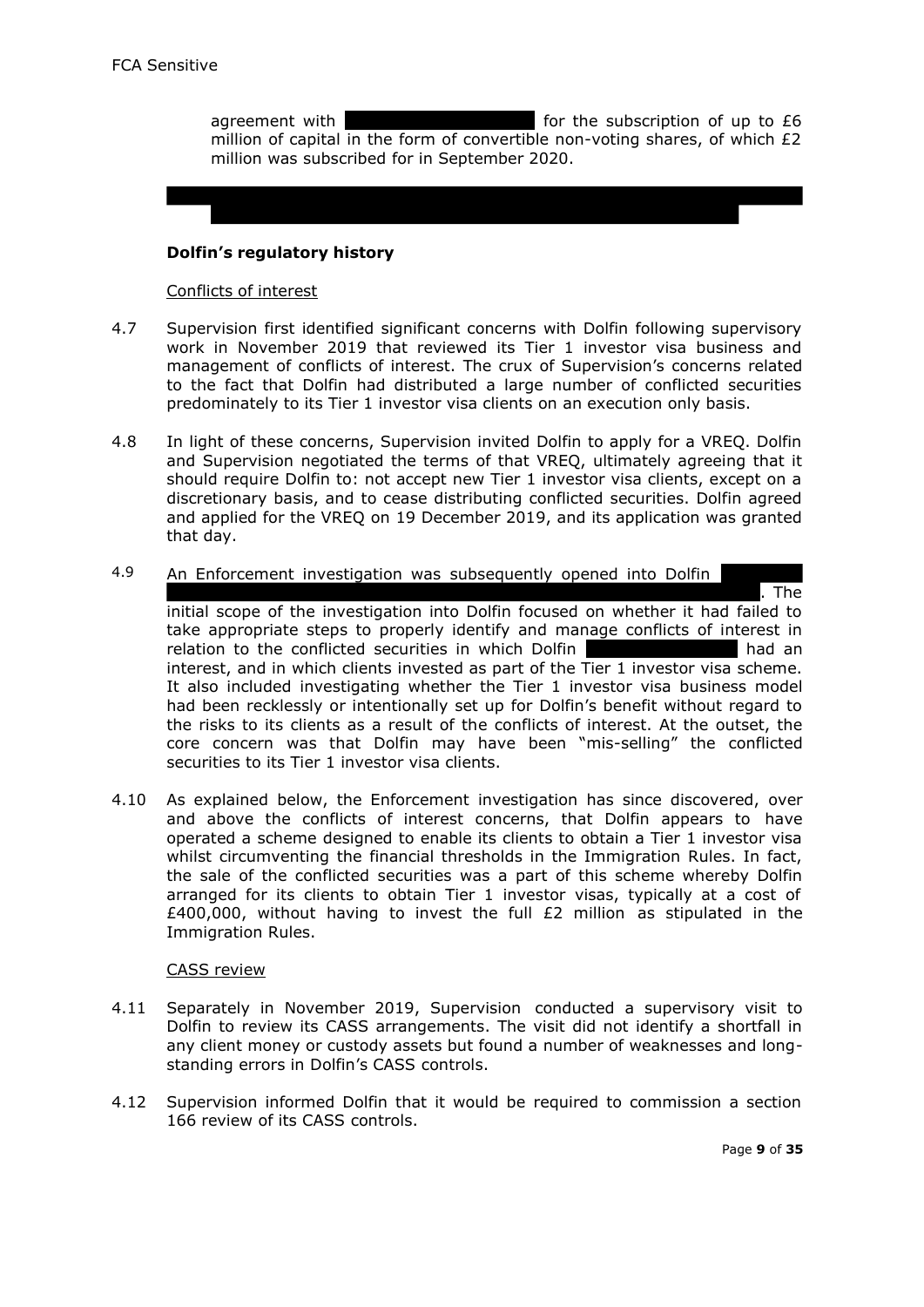### Financial crime controls

- 4.13 Supervision undertook further supervisory work in March and April 2020 to review the financial crime checks Dolfin completed when onboarding clients. As a result, Supervision wrote to Dolfin on 16 April 2020 setting out its concerns about Dolfin's financial crime systems and controls. The letter from Supervision also referred to Dolfin's apparent failure to notify the Authority of certain material matters. In light of the concerns raised, Supervision invited Dolfin to apply for a further VREQ to cease all regulated activities and to restrict its assets on the basis that it was considered to be failing to satisfy the Suitability Threshold Condition.
- 4.14 Dolfin responded to Supervision by letter dated 30 April 2020, in which it declined to apply for the VREQ. Dolfin argued that its financial crime controls were adequate and that it had not failed to notify the Authority of material issues. However, to address Supervision's concerns, Dolfin explained that it was undertaking a major change to its management and ownership structure
- 4.15 On 2 June 2020, Supervision confirmed that it did not intend to seek to impose a requirement on Dolfin to cease all regulated activities in light of the information the Firm had provided, the remedial work it had undertaken and its proposed restructuring. However, to provide independent assurance that Dolfin had fully identified any weaknesses and effectively addressed them, Supervision required Dolfin to commission a wide-ranging section 166 review to cover Dolfin's CASS arrangements, conflicts of interest controls, financial crime control framework, governance and oversight and wind-down planning. Supervision explained that it would use the findings of the section 166 review and Enforcement investigation to determine on an ongoing basis whether to revisit the case for seeking further restrictions on Dolfin's activities.
- 4.16 The section 166 final report delivered in October 2020 provided further details of

share capital consisted of 15,390,001 ordinary shares. Post-merger, Dolfin would have a share capital divided into three share classes: . The report stated that Dolfin's current



.

4.17 Under the proposed new ownership and control structure:



Page **10** of **35**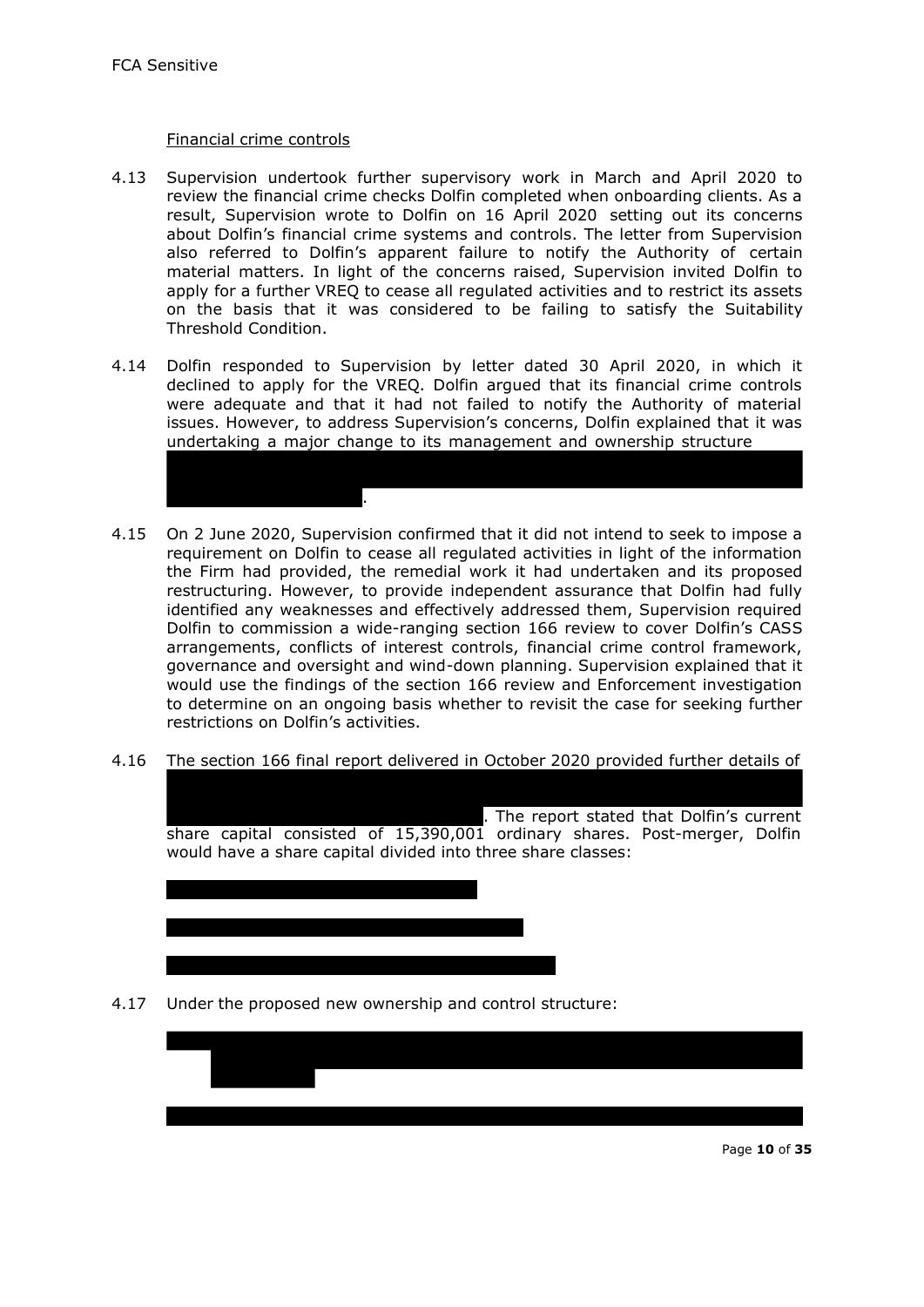

#### **Failings and risks identified**

Tier 1 investor visa business

- 4.20 The Immigration Rules<sup>1</sup> require a Tier 1 investor visa applicant to:
	- 1) Invest not less than £2 million of their own money, under their control, in UK Government bonds, or in the share capital or loan capital of active and trading UK registered companies; and
	- 2) Maintain that investment for the whole of the period of their leave to remain in the UK.
- 4.21 Dolfin appears to have facilitated an arrangement for its Tier 1 investor visa clients to obtain a visa with only £400,000 of their own funds, instead of £2 million. Dolfin provided the remaining £1.6 million to its Tier 1 investor visa clients through a complex funding scheme involving loans via Dolfin connected companies registered in offshore jurisdictions. The Tier 1 investor visa clients would then purchase £2 million in conflicted securities from Dolfin connected companies, however, in reality, this was not in the manner of a genuine

<sup>&</sup>lt;sup>1</sup> Immigration Rules, Part 6A (paragraphs 245E to 245EF) and Appendix A (paragraphs 54-65 and Table 8A)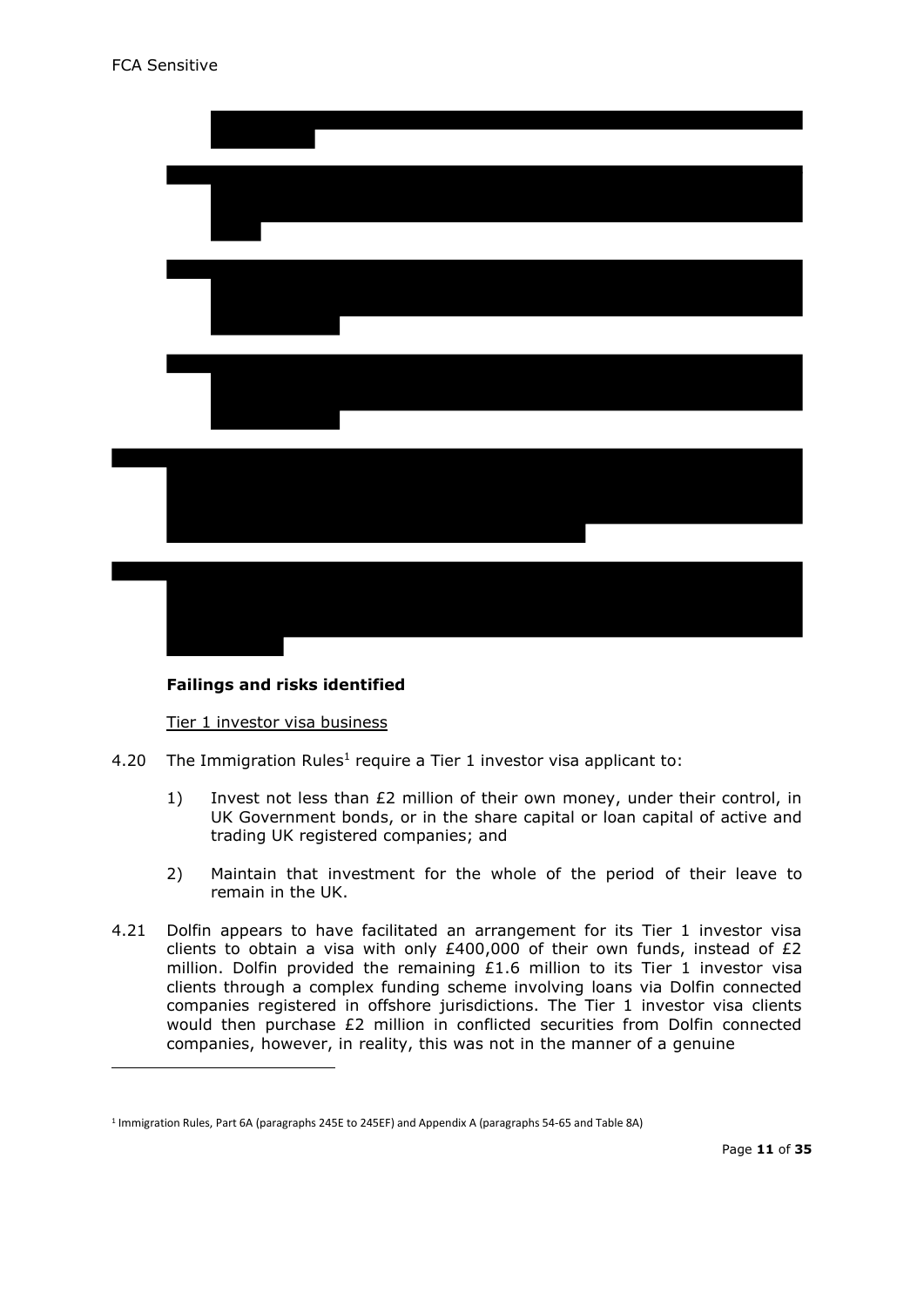investment. Nonetheless, it enabled Dolfin to make false or misleading representations to the Home Office that its Tier 1 investor visa clients had invested £2 million in qualifying investments and were compliant with the Immigration Rules, when this was not in fact the case.

- 4.22 As part of the Enforcement investigation, Dolfin was asked to give a presentation on its Tier 1 investor visa offering and, by an information requirement dated 28 May 2020, to provide a narrative of its Tier 1 investor visa business model with copies of contemporaneous supporting documentation. In its various representations at this time, Dolfin made no reference to the visa loan business which enabled its Tier 1 investor visa clients to obtain a visa by paying only £400,000 of their own funds, and it did not provide any of the transactional documents implementing this arrangement. On 27 January 2021, some eight months later, Dolfin provided supplemental information which detailed these financing arrangements and further stated that the majority of its execution-only Tier 1 investor visa clients had used them. However, this supplemental response did not comment on the legality of the arrangements or provide any underlying documentation.
- 4.23 Dolfin also sought and obtained retrospective legal advice on its Tier 1 investor visa business purportedly to demonstrate compliance with the Immigration Rules. However, the legal advice that Dolfin obtained was based on incomplete information in that it made no reference to the visa loan business. This led to a material misunderstanding on the part of Dolfin's lawyers who do not appear to have been sighted on the true nature of the arrangements.

*Promotion and set-up of the Tier 1 investor visa business*

- 4.24 Dolfin began offering a range of wealth management services to high-net-worth individuals and institutional investors in 2013. Dolfin's view was that investment services based on a Tier 1 investor visa offering would provide an attractive route into the Chinese market.
- 4.25 Draft promotional materials for the visa loan business which were circulated between and another Dolfin employee in November 2016 presented two options for a prospective Tier 1 investor visa client, as follows:
	- 1) Option 1 stated "*You invest £2 million, we give you back £1.6 million … This way you get your invested funds back at your disposal (minus our £400,000 service fee)."* In effect, the client would open a personal execution-only account with Dolfin and through it purchase £2 million in conflicted securities from a Dolfin connected company. This would result in the client's personal account with Dolfin reflecting a £2 million investment. A Dolfin connected company would then transfer  $£1.6$  million to an account held by the client's offshore SPV with Dolfin.
	- 2) Option 2 stated "*You only invest £400,000.00 … Your investment of £400,000.00 is non-refundable and is held by us as a commission for our services*". In effect, the client would open a personal execution-only account with Dolfin and transfer £400,000 into it. Dolfin would then *"help you fund your account up to £2 million"* and invest this in conflicted securities. Once again, this would result in the client's personal account with Dolfin reflecting a £2 million investment.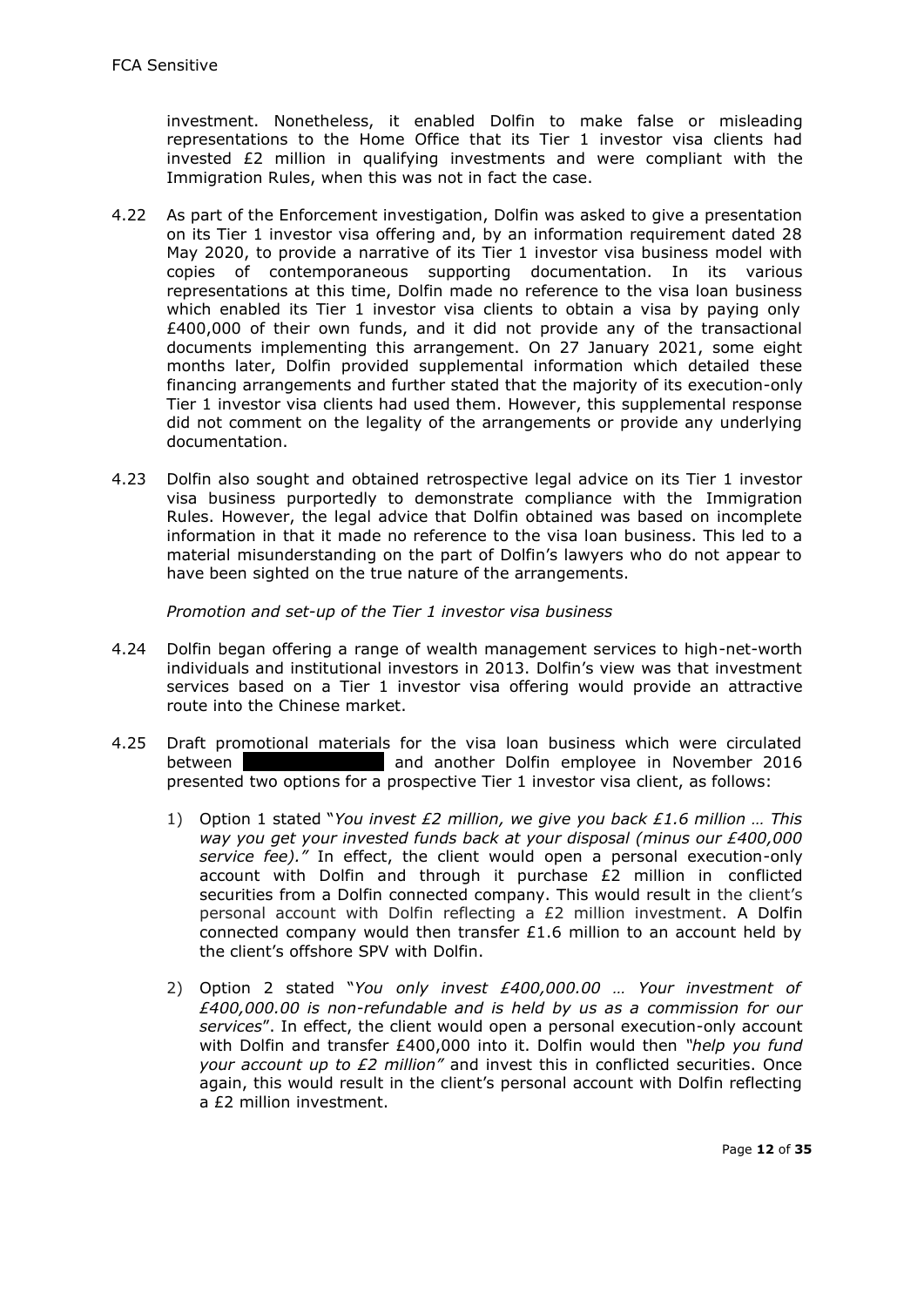### *Transactional structure of the visa loan business*

- 4.26 The methods by which Dolfin helped its Tier 1 investor visa clients to appear to invest £2 million of their own funds took on different iterations. In its supplemental response of 27 January 2021, Dolfin set out five options whereby it had helped clients to finance their Tier 1 visa "investment", all designed to enable the Tier 1 investor visa client to make a net contribution (of varying amounts) significantly below that required to be invested under the Immigration Rules:
	- 1) The "Gold" service involves the client contributing £400,000 and being financed with the remaining £1.6 million.
	- 2) The "Jade" service involves the client paying  $E2$  million into their account with £1.6 million of that contribution being returned within a short period (about a week).
	- 3) The "Silver" service involves the client contributing  $£1$  million and being financed with the remaining £1 million with £950,000 being returned to the client after five years.
	- 4) The "Platinum" service involves the client contributing £2 million and being financed with  $E3$  million with  $E1.9$  million being returned to the client after three years.
	- 5) The "Palladium" service involves the client contributing  $E3$  million and being financed with  $E7$  milion with  $E2.85$  million being returned to the client after three years.
- 4.27 The supplemental response described the "Gold" service as having the following features:
	- 1) An SPV is set up, typically in the BVI. A relative of the Tier 1 investor visa client is appointed as the sole director and SPV ultimate beneficial owner.
	- 2) The SPV borrows £1.6 million of bonds issued by a Dolfin connected company under a promissory note.
	- 3) The SPV sells the £1.6 million of bonds to another Dolfin connected company for £1.6 million in cash.
	- 4) The SPV UBO, in their capacity as the sole director, declares a dividend of £1.6 million and this is paid to the SPV UBO.
	- 5) The SPV UBO transfers the £1.6 million received as a dividend to the Tier 1 investor visa client under a deed of gift. This amount is credited to the account of the Tier 1 investor visa client with Dolfin.
	- 6) The Tier 1 investor visa client contributes £400,000 of their own funds to their account with Dolfin.
	- 7) The Tier 1 investor visa client gives Dolfin instructions to use the £2 million in their account to purchase conflicted securities from a Dolfin connected company.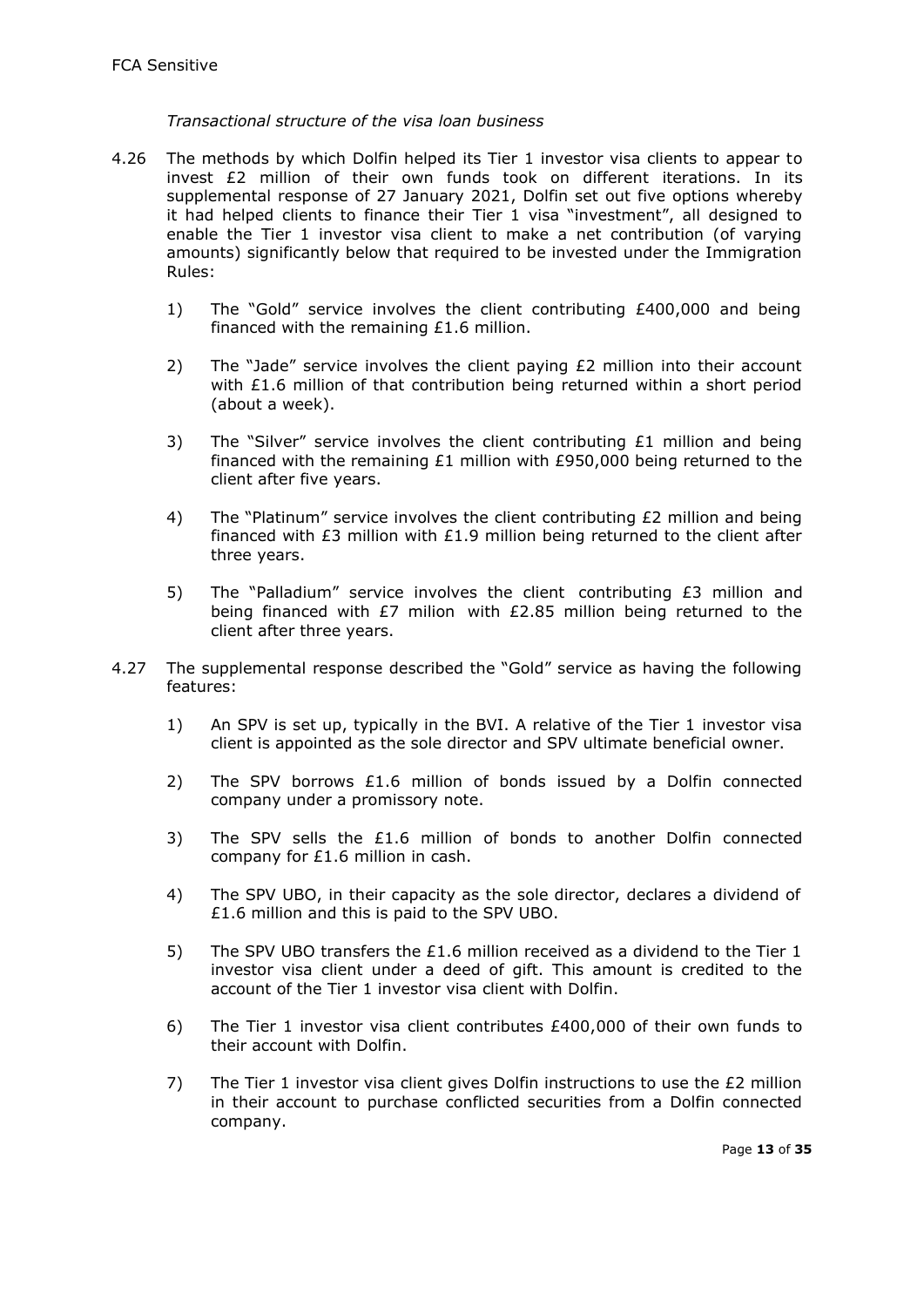- 4.28 The "Jade" service is described as having the following features in the supplemental response:
	- 1) The Tier 1 investor visa client contributes  $£2$  million into their account with Dolfin and purchases conflicted securities from a Dolfin connected company, as per step 7 of the "Gold" service.
	- 2) An SPV is set up and the same process as in steps 1 to 4 of the "Gold" service is followed so that the SPV UBO will hold £1.6 million in cash. The SPV UBO then makes a gift of the  $£1.6$  million to the Tier 1 investor visa client's personal bank account. In this way,  $£1.6$  million of the  $£2$  million contributed is returned to the client within a short period.
- 4.29 The description of the "Gold" service corresponds with "Option 2" in the promotional materials and the description of the "Jade" service corresponds with "Option 1".
- 4.30 According to Dolfin's supplemental response dated 27 January 2021, there were 97 clients who used its visa loan business to obtain a Tier 1 investor visa. The letter stated that 77 clients used the "Gold" service or entered into transactions which resembled those of the "Gold" service, seven clients used the "Silver" service, two clients used the "Platinum" service, two clients used the "Palladium" service and nine clients used the "Jade" service.

#### *Fund flow analysis*

4.31 The Enforcement investigation has found that the issuers of the conflicted securities did not receive the vast majority of the proceeds from the sale of their bonds (most of which were recycled through Dolfin connected companies to new Tier 1 investor visa clients). The issuers appear to have simply been a component in the visa loan business in order to give the impression that  $E2$ million had been invested. In reality, in the most common scenario and as per the Gold and Jade services, the Tier 1 investor visa clients paid a  $£400,000$  fee to Dolfin and there was no genuine investment in UK trading companies.

*Legal advice obtained by Dolfin*

- 4.32 In response to Supervision's concerns, Dolfin sought legal advice about its Tier 1 investor visa business from a firm of immigration lawyers. played a key role in formulating the information supplied to Dolfin's immigration lawyers.
- 4.33 The legal advice provided on 21 February 2020, which Dolfin shared with the Authority on a limited waiver of privilege basis, related to the purported compliance of the Tier 1 investor visa business with certain aspects of the Immigration Rules. However, in being tasked with providing this focused advice, it does not appear that Dolfin's lawyers were informed about the true nature of Dolfin's Tier 1 investor visa business. In particular, the legal advice appears to have been formulated without consideration of the visa loan business and it makes no reference to this aspect of Dolfin's Tier 1 investor visa business which was clearly of central importance to whether Dolfin was compliant with the Immigration Rules. Likewise, subsequent legal advice produced on 3 April 2020 and shared with the Authority on the same basis made no reference to the visa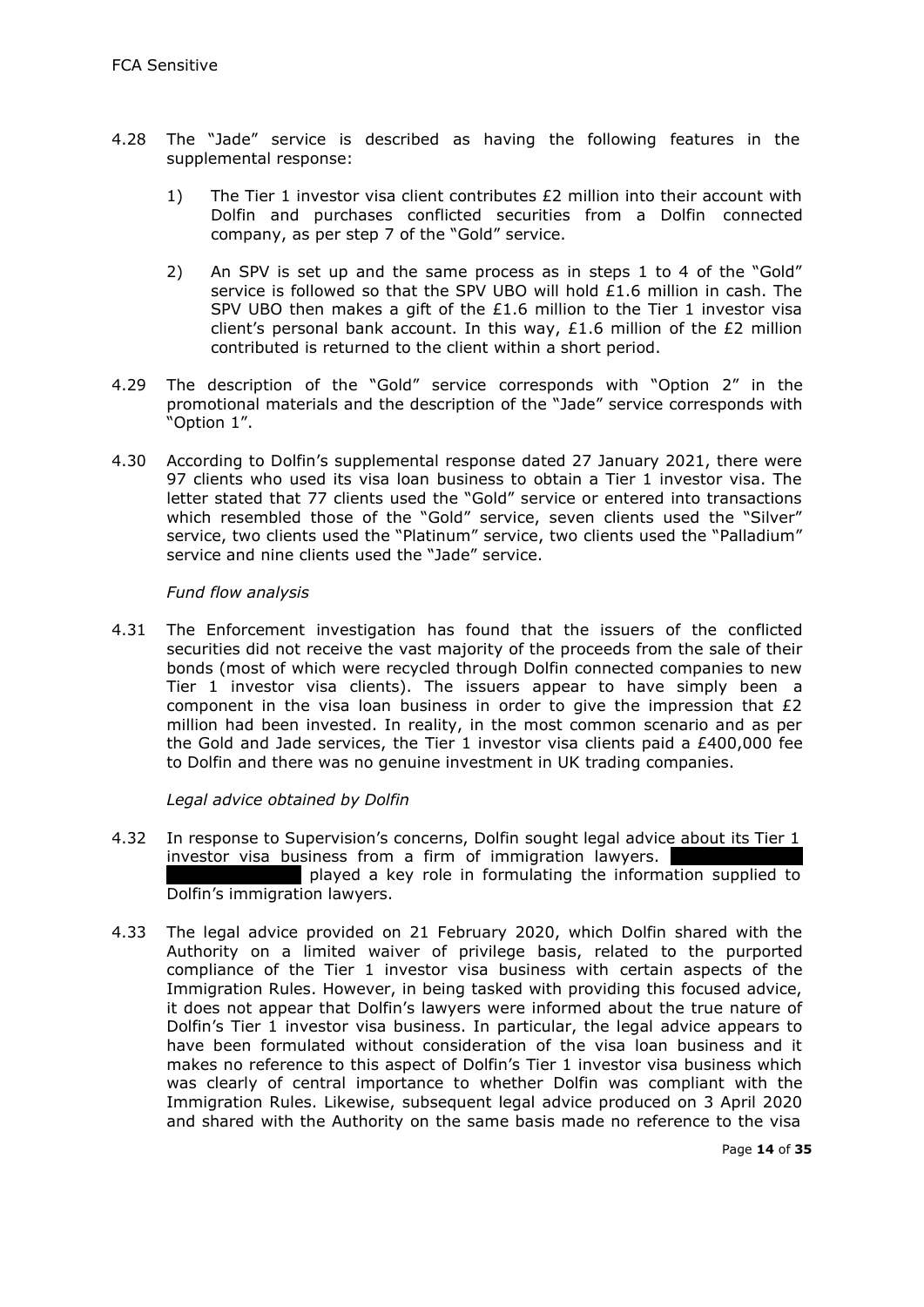loan business and, in addition, was based upon a misapprehension that the consideration for the conflicted securities payable to the issuers of the conflicted securities had been duly paid. However, analysis undertaken during the Enforcement investigation shows that this was not the case.

#### *Immigration Rules*

- 4.34 The requirements for a Tier 1 investor visa applicant are set out in Part 6A and Appendix A of the Immigration Rules.
- 4.35 Dolfin's Tier 1 investor visa business appears to have been in contravention of the Immigration Rules on various bases but primarily because:
	- 1) The arrangements did not, in reality, involve an investment of  $E2$  million but rather sought to enable the client to circumvent this obligation by obtaining an investor visa for a fee of £400,000.
	- 2) As a result of the visa loan business, Dolfin's clients did not provide the requisite amount of their own money for investment purposes.
	- 3) The conflicted securities were not a genuine investment opportunity as is clear from the fact that the issuers of the conflicted securities did not receive the vast majority of the proceeds from the sale of the conflicted securities.
- 4.36 Section 25 of the Immigration Act 1971 provides that a person commits an offence if he:
	- 1) Does an act which facilitates the commission of a breach of immigration law by an individual who is not a citizen of the European Union;
	- 2) Knows or has reasonable cause for believing that the act facilitates the commission of a breach or attempted breach of immigration law by the individual; and
	- 3) Knows or has reasonable cause for believing that the individual is not a citizen of the European Union.
- 4.37 In circumstances where it appears that Dolfin's clients have breached immigration law by obtaining a Tier 1 investor visa in a manner which circumvents the minimum financial threshold for investment under the Immigration Rules, Dolfin may have committed the section 25 offence. This is on the basis that the Tier 1 investor visa business was so clearly unlikely to comply with the Tier 1 investor visa requirements that Dolfin would appear to have known, or at the very least had reasonable cause to believe, that it was facilitating the commission of a breach.

#### Unexplained Wealth Order in relation to a Dolfin client

4.38 A Dolfin client who is an ultra-high-net-worth individual was issued with an Unexplained Wealth Order by the NCA in 2019, which was first publicised in early 2020. The HNW Client's wife and various companies associated with him were also clients of Dolfin.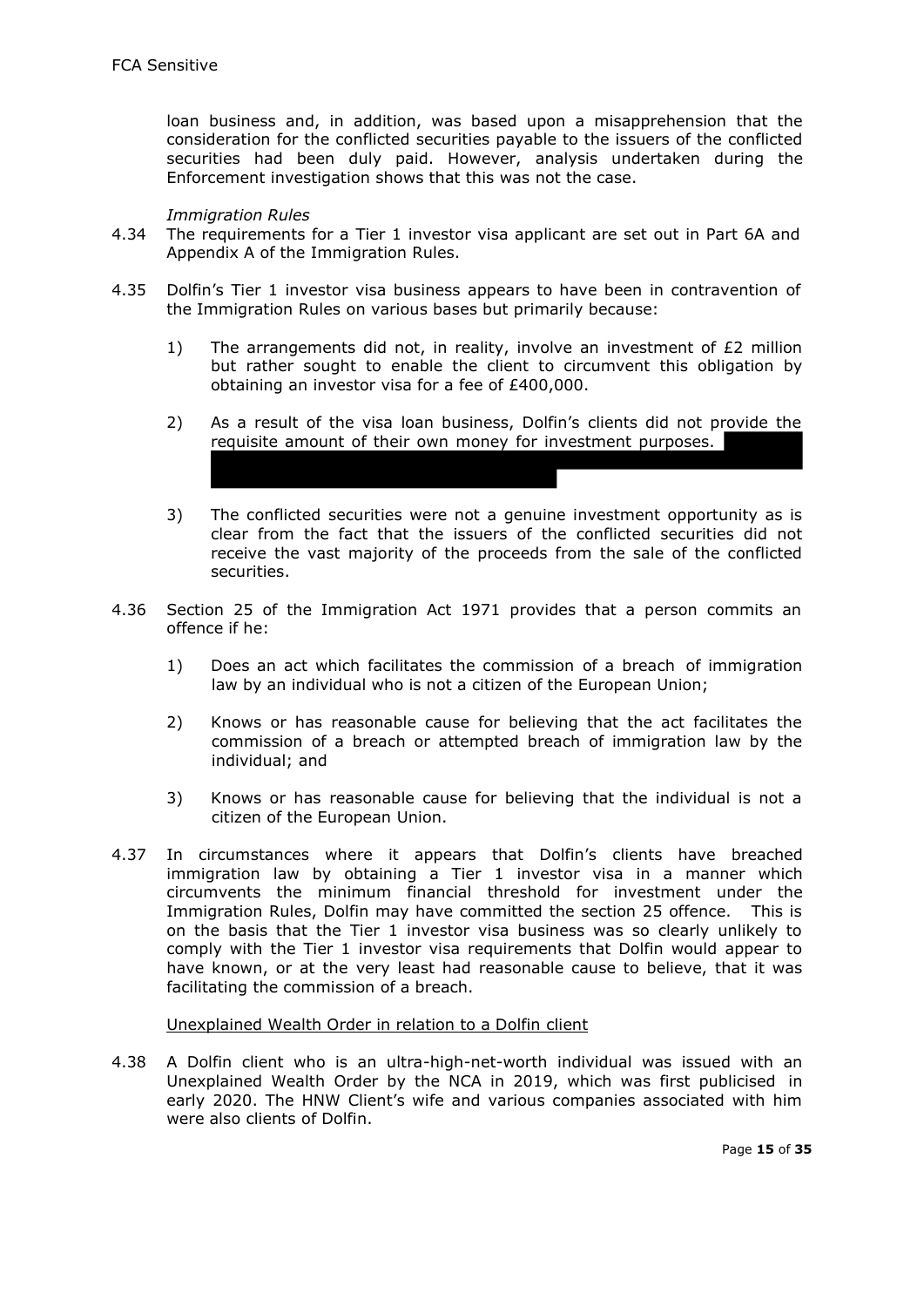- 4.39 When Supervision asked Dolfin in April 2020 to explain why it had not proactively notified the Authority about its connections to the HNW Client, in light of the UWO, Dolfin explained that it had considered making a notification but thought that it was unnecessary because no transactions had been made on the HNW Client's account in the preceding 12 months, so it had been deemed dormant and closed. Moreover, Dolfin contended that news of the UWO would not have had an adverse impact on Dolfin's reputation in any event.
- 4.40 In fact, there was a significant amount of ongoing activity between Dolfin and the HNW Client, his wife and their business interests, and Dolfin was acutely aware of the risk of reputational damage deriving from the UWO. Dolfin's explanations were therefore misleading.
- 4.41 Upon the publication of the UWO, a journalist had contacted Dolfin, stating that he planned to report on the UWO and offering Dolfin the opportunity to provide any comments. Shortly thereafter, a second journalist sent an email to Dolfin making further enquiries in relation to the UWO and the HNW Client.
- 4.42 **and** and **the likely adverse reputational** impact on Dolfin should its connections to the HNW Client be publicised by the journalists. As a result, after being contacted by the journalists, Dolfin engaged a crisis management consultancy firm to prevent the publication of Dolfin's business links to the HNW Client. As a follow up action, and also asked to instruct a Dolfin member of staff to delete any references connecting them to the HNW Client from public registers.

Inadequate financial crime control framework

- 4.43 The section 166 final report in relation to Dolfin was delivered in October 2020. The section 166 review assessed Dolfin's governance and oversight framework, conflicts of interest framework, CASS arrangements and recovery/wind down plan, as well as its client onboarding and financial crime framework. The final report made 103 recommendations for remedial work across the areas reviewed.
- 4.44 The recommendations are graded against a defined RAG status:
	- 1) Green: low priority meaning the recommendation should be addressed but there is not an immediate material issue.
	- 2) Amber: medium priority meaning the recommendation if not addressed has the potential to develop into a material issue.
	- 3) Red: high priority meaning the recommendation identifies a material issue which needs to be addressed.
- 4.45 A "material issue" was further defined as an issue that exposes Dolfin to regulatory, reputational and/or operational risk that if not addressed has the potential to expose it to regulatory criticism, financial loss, client complaints and negative publicity.
- 4.46 Of the 103 recommendations, 25 are rated green, 57 as amber and 21 as red. Dolfin's client onboarding and financial crime framework received 34 recommendations, of which one is rated green, 17 as amber and 16 as red. The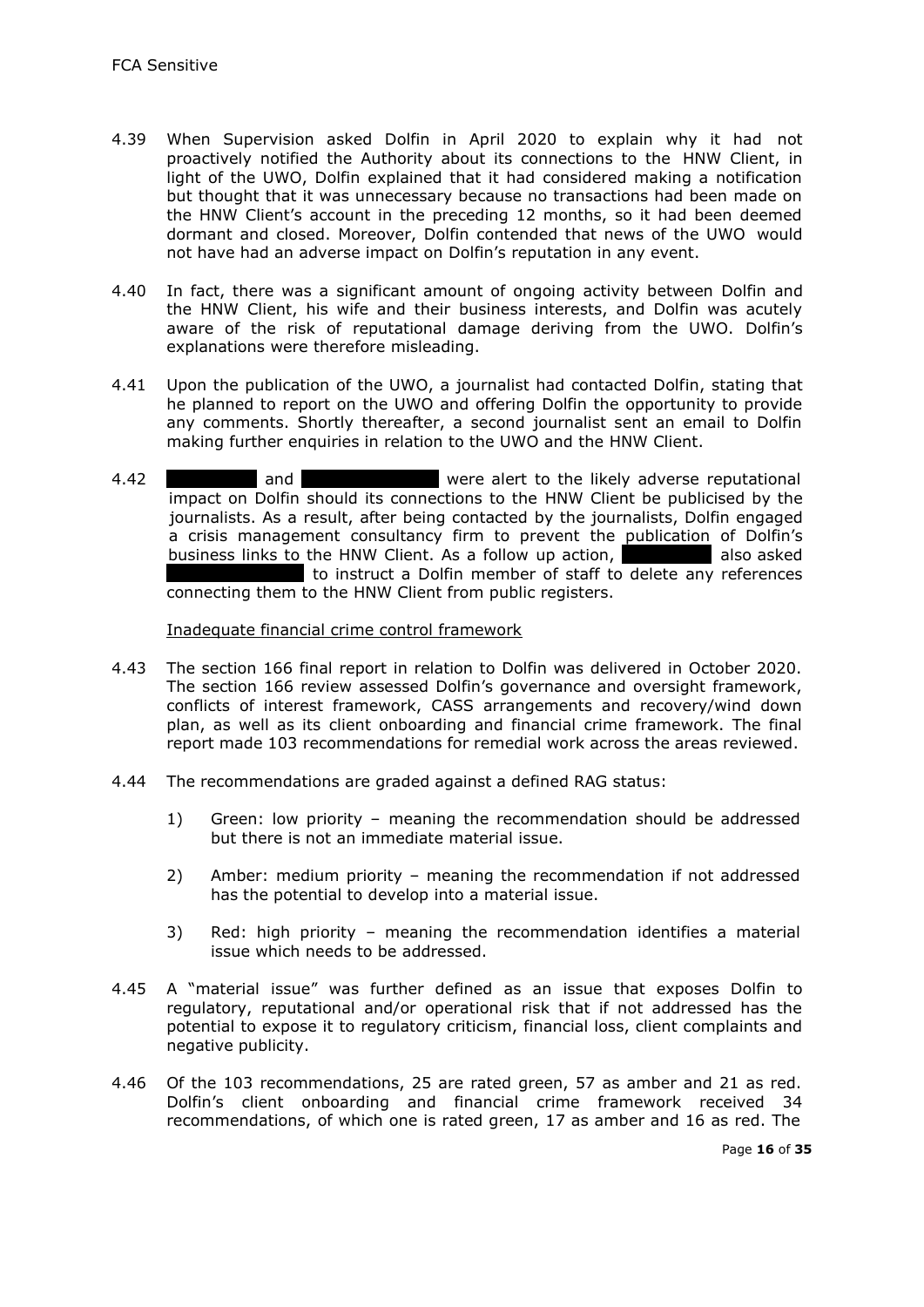section 166 final report indicates that there are material issues with Dolfin's client onboarding and financial crime controls given that they received the majority of the recommendations rated red and thus to be addressed as a high priority, compared to the other areas reviewed.

- 4.47 As explained in further detail below, Dolfin appears to have a high-risk client base and a prevalence of red flag transactions. For this reason, of the wideranging issues identified by the section 166 review, the greatest concern relates to the deficiency of controls designed to identify and mitigate risk in high-risk customers, including the following:
	- 1) The ongoing EDD measures in the Firm's AML/CTF Handbook in relation to high-risk and complex clients are not clearly documented and Dolfin applies the same ongoing monitoring approach for clients, regardless of risk rating. This approach means that Dolfin cannot target resources to high-risk clients.
	- 2) In a significant proportion of the files reviewed, the Source of Funds / Source of Wealth evidence was not sufficient to truly demonstrate the clients' SoF/SoW and adhere to Dolfin's policies. In this regard, the section 166 final report specifically noted that *"Due to the high-risk nature of the Firm's clients, we would expect the files to contain evidence that clearly demonstrates SoF and SoW to allow the Firm to be comfortable that funds and wealth have been generated through legitimate means. We found deficiencies in eight out of the 20 files (40%), where SoF or SoW has not been sufficiently evidenced, as the file did not clearly evidence how an individual's or company's assets or funds had been obtained."*
	- 3) The section 166 final report considered that the SoF and SoW deficiencies found in the client files may be because Dolfin's procedural documentation is not completely clear and inconsistently applied, does not have supporting guidance for staff to follow and does not have a SoF and SoW matrix, which can advise staff on the evidence that can and cannot be accepted. As a result, the section 166 final report recommended, amongst other things, that Dolfin should produce a SoF and SoW matrix outlining the minimum required evidence as a high priority.
- 4.48 The section 166 review of Dolfin's financial crime framework also included a random sample of 20 client files of varying risk levels to assess its customer due diligence and adherence to money laundering requirements. Each client file was graded against a defined scoring methodology:
	- 1) Green: adequate meaning the file meets the minimum regulatory standard and amounted to good practice.
	- 2) Amber: deficient meaning the file meets the minimum regulatory standard but does not amount to good practice.
	- 3) Red: inadequate meaning the file does not contain sufficient client due diligence.
- 4.49 The client file review found only 15% (3 files) to be adequate, 45% (9 files) to be deficient and 40% (8 files) to be inadequate. Themes noted from the client files included, but are not limited to, the following: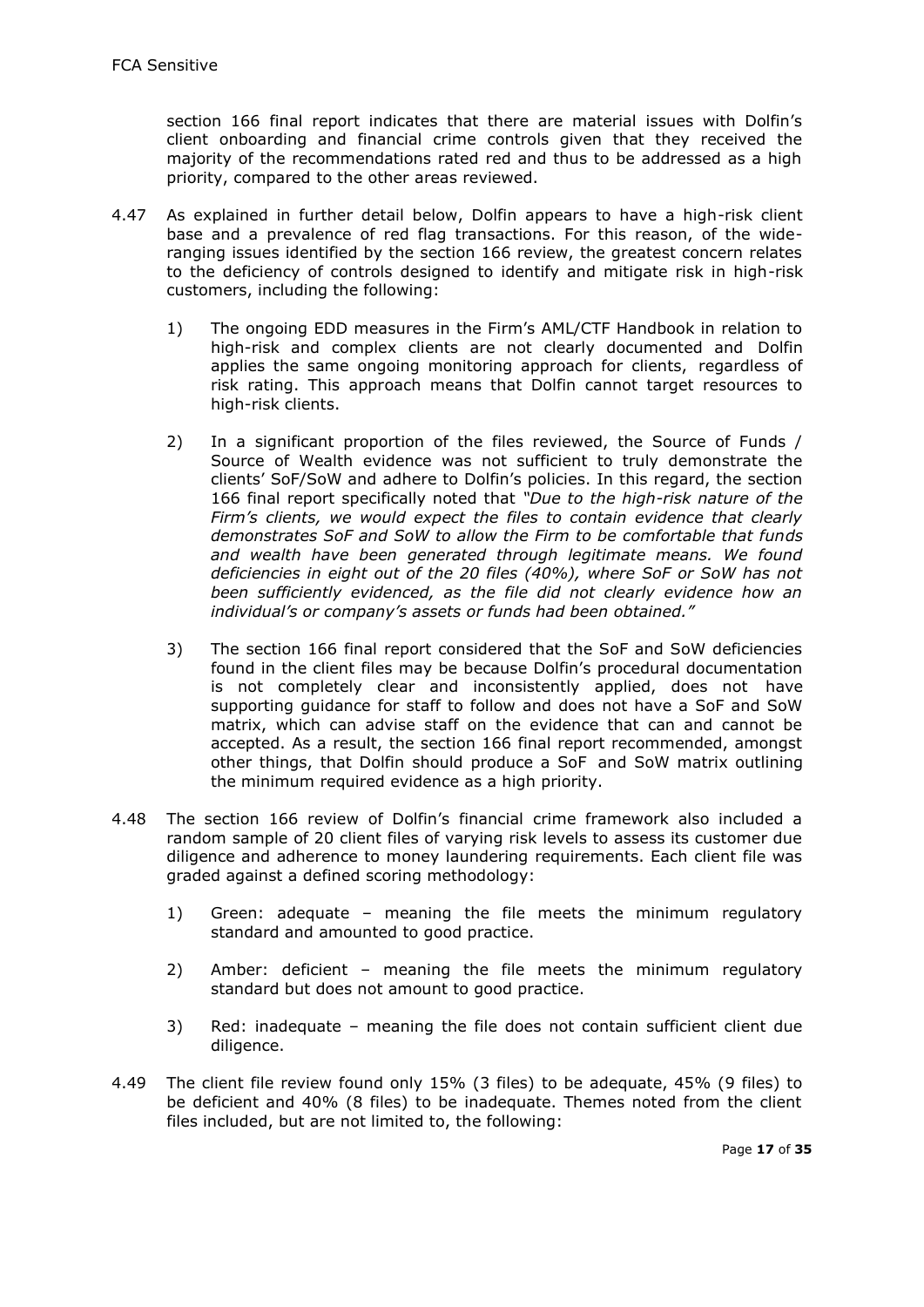- 1) Incomplete proof of address documents being obtained for verification purposes.
- 2) The level of information obtained in respect of the nature and purpose for opening an account with Dolfin varied significantly and impacted its ongoing monitoring.
- 3) SoF and SoW evidence collated was insufficient to provide comfort on how an individual's wealth or company's assets/funds originated.
	- 4) Where clients were connected, there was no explanatory note on how they were connected so making it difficult to understand their relationship.
- 4.50 The section 166 final report also noted material issues in respect of Dolfin's financial crime framework:
	- 1) Dolfin has no documented business wide risk assessment for financial crime. Although financial crime risk is documented in Dolfin's risk register, this is at a very high level and does not breakdown the specific risks which Dolfin is exposed to. Without a business wide financial crime risk assessment, it is difficult for Dolfin to evidence that its policies, procedures and controls are appropriate and in line with the inherent risks arising through the products and services it provides, its clients and the overseas locations in which it operates.
	- 2) Dolfin's three lines of defence are not operating appropriately. Dolfin has not documented how financial crime risk is managed across the three lines and the MLRO is performing first line activities. This inhibits the independence of the second line and results in lack of ownership of risk in the first line. The MLRO also reports to the Head of Compliance instead of the CEO which is an atypical structure.
	- 3) Dolfin's financial crime policies and procedures are not sufficient. These are high level without granular detail that fully describes or outlines the steps to be taken when completing a process to ensure that all requirements are met. This impacts the utility of the policies and would be likely to lead to inconsistent application of procedures.
	- 4) In relation to screening, there was no documentation to explain why potential alerts were discounted or true matches were accepted and when they were approved by the appropriate management and/or committee. There was also limited evidence of research carried out to verify information provided by clients or screening results.
	- 5) Dolfin has no automated transaction monitoring system. All transactions are monitored and approved manually by the MLRO against a number of predetermined criteria to identify and assess risks and trends. The manual process gives rise to the risk of human error and the potential for Dolfin's policies and parameters to be applied incorrectly.
- 4.51 Dolfin is currently undertaking a file remediation programme. On 8 December 2020, Dolfin shared with Supervision its action plan with assigned owners and completion dates to address all 103 recommendations. This plan indicated that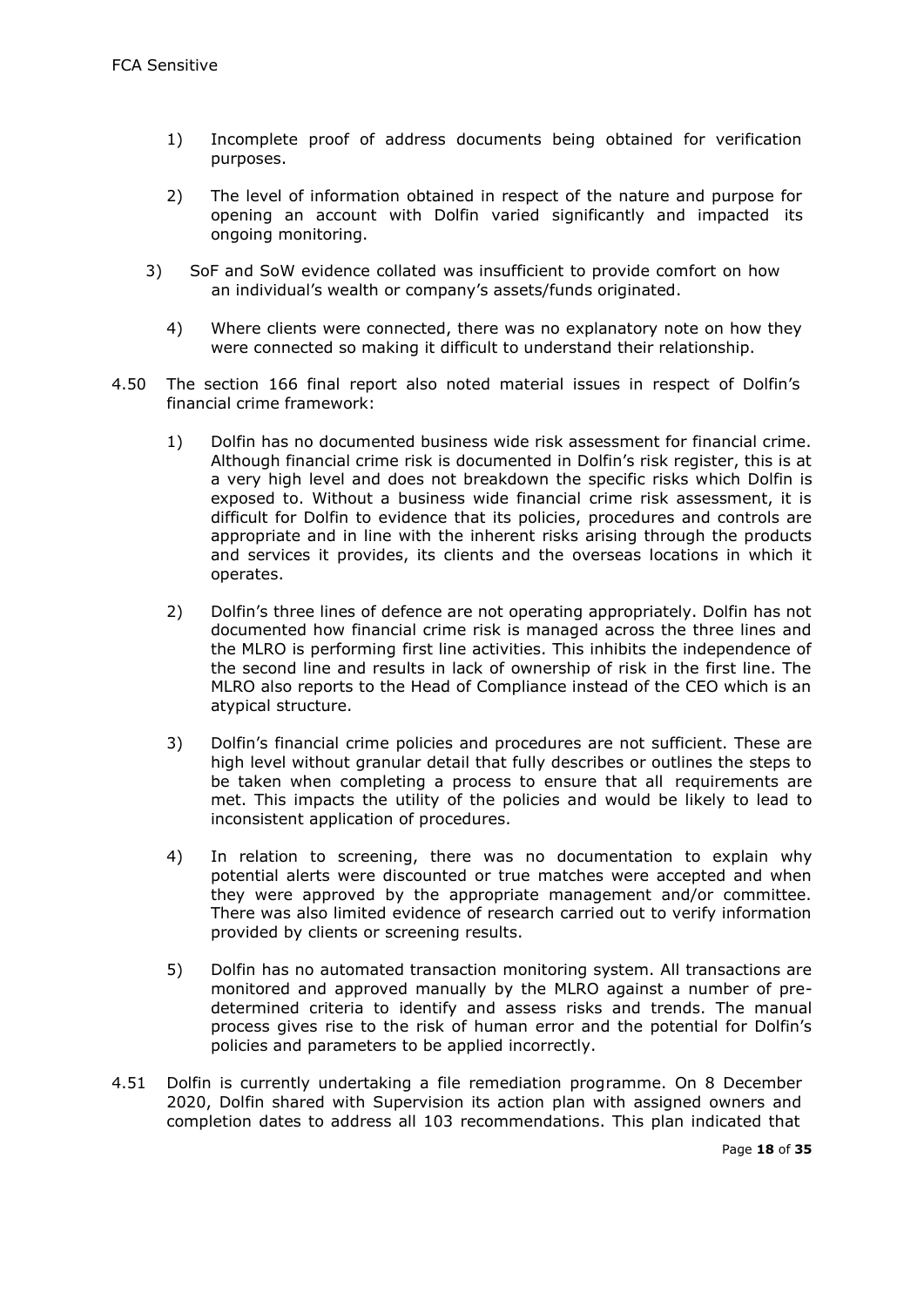while most actions would be completed in Q1 2021, the file remediation programme would not be completed until September 2021. In its latest update to the Authority on progress, Dolfin indicated it had not yet completed implementing four "Red" rated and two "Amber" rated actions in respect of its financial crime framework. It indicated that these would be addressed as part of its file review.

High-risk client base and prevalence of red flag transactions

- 4.52 Two banks have raised concerns about transactions on Dolfin's accounts and decided to end their banking relationship as a result. While some of these events are historic, taken together they are reflective of a firm which has a high-risk client base and a prevalence of red flag transactions. This is a matter of particular concern when considered in conjunction with:
	- 1) The findings in the section 166 final report dated October 2020 which identified material issues with Dolfin's client onboarding and financial crime controls.
	- 2) The departure of two key members of Dolfin's new leadership team in December 2020, the CEO designate and the MLRO designate (see below).
	- 3) The Authority's concerns in relation to the integrity of , a scheme designed to enable its clients to obtain a Tier 1 investor visa in breach of the Immigration Rules.

*Termination of relationship with Bank A*

- 4.53 On 13 November 2019, Bank A notified Dolfin that further to an AML review, it had identified a number of concerns and was reviewing the continuation of its banking services to Dolfin. Bank A informed Dolfin that:
	- 1) Through monitoring Dolfin's transactions, it had observed transactions which were concerning and required further investigation.
	- 2) It was concerned about Dolfin's delayed and lack of response to requests for information in relation to client transactions.
	- 3) Dolfin needed to conduct a full KYC review and provide a third-party audit that met Bank A's prescribed standards.
- 4.54 Bank A subsequently informed Dolfin of its decision to close its accounts on 5 March 2020. Bank A informed the Authority on 9 March 2020 that its reasons for ending its relationship with Dolfin included the following:
	- 1) Dolfin's connection with the HNW Client who was, at that time, under NCA investigation and subject to an UWO.
	- 2) Dolfin conducting significant business with high risk jurisdictions including Kazakhstan, Russia, China, Turkey and Lebanon.
	- 3) Dolfin appearing to act as a correspondent bank rather than as an investment consulting business.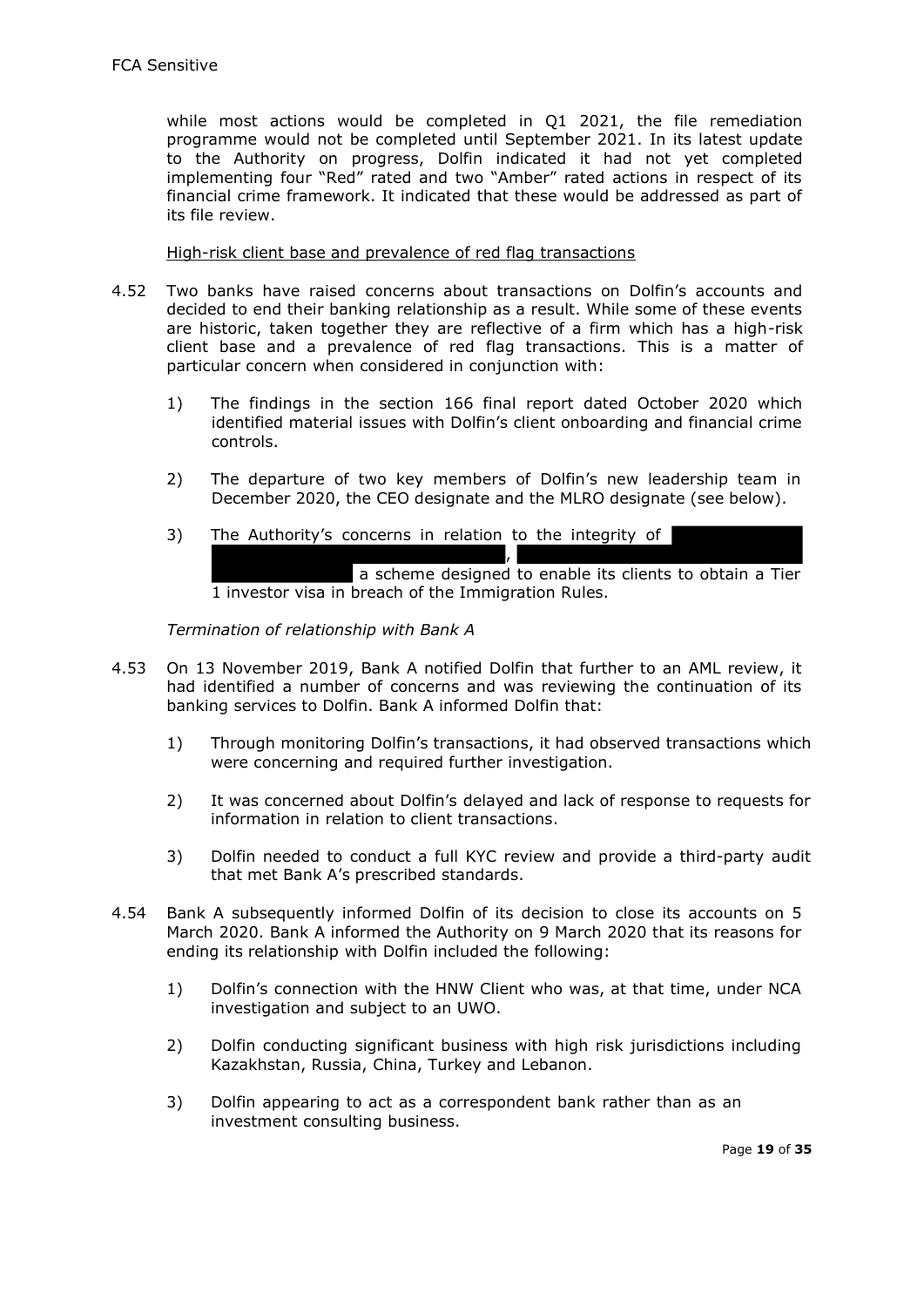- 4) Dolfin not being forthcoming about its ownership structure.
- 5) Dolfin's involvement in a large number of transactions involving Singaporebased shell companies.
- 6) A number of Dolfin's transactions appearing not to have any business or economic rationale.
- 7) Dolfin's involvement in litigation where allegations had been made that funds obtained by fraudulent activity had passed through it accounts.
- 4.55 Bank A also provided the Authority with the outcome of its investigation into transactions carried out on Dolfin's account.
- 4.56 The Bank A investigation report made reference to a large number of payments to Singapore-based shell companies over an 18-months period from June 2018 to December 2019, as follows: (a) payments totalling USD \$70.4211 million to Singapore Shell Company A; and (b) payments totalling USD \$1.878 million to Singapore Shell Company B. The Enforcement investigation has identified that a Dolfin connected company, owned by

, was involved in making payments to the Singapore-based shell companies, as follows:

- 1) It paid USD \$6.975 million to Singapore Shell Company A over the period 21 May to 17 June 2019.
- 2) It paid USD \$12.86 million to Singapore Shell Company B over the period 21 June to 12 September 2019.
- 4.57 Transaction descriptions indicate that the payments to both these companies were purportedly in furtherance of loan agreements. However, it is apparent that the payments were often made within a few days of the sale of bonds in a similar amount by an entity connected to Dolfin.
- 4.58 The Bank A investigation report also referred to the fact that circa 10% of the overall turnover through Dolfin's accounts with Bank A was with high-risk jurisdictions, in particular, Russia, Kazakhstan and China.
- 4.59 On 6 April 2020, Bank A notified the Authority that Dolfin was transferring all funds from its accounts to accounts at Bank B.
- 4.60 On 13 July 2020, Bank A informed the Authority that it had also ended its banking relationship with a Dolfin connected company in respect of which

*Termination of relationship with Bank B*

4.61 On 16 December 2020, Bank B informed the Authority that it had taken urgent action to suspend over 20 Dolfin accounts holding circa £100 million. Bank B explained that the decision was made following a KYB review of transactions undertaken by Dolfin between November 2019 and October 2020. The KYB review identified an unusual prevalence of payments involving individuals and entities from high-risk jurisdictions, with many apparently engaged in high-risk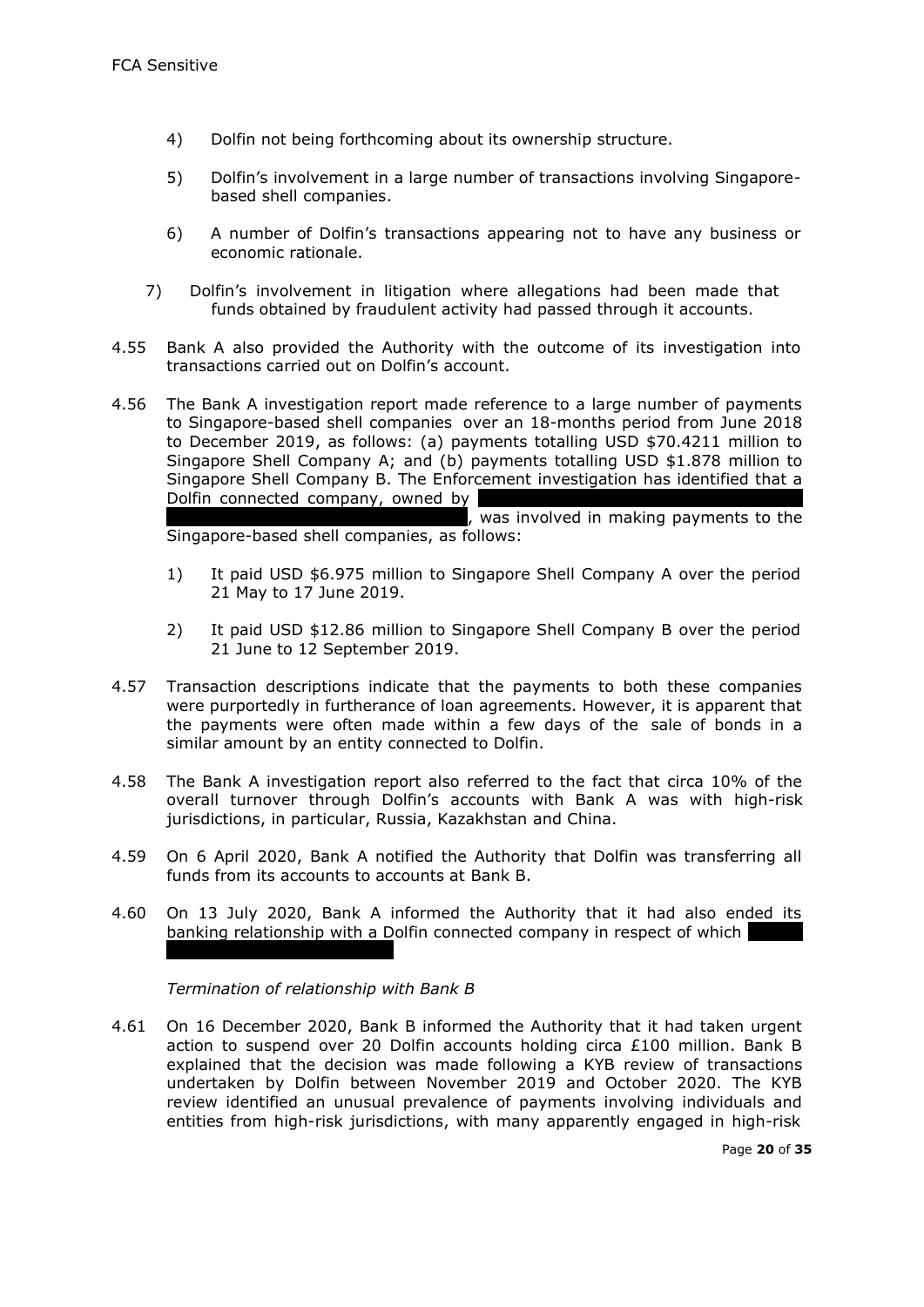industries and/or making use of complex corporate structures, leading to significant concerns that Dolfin's client accounts contained the proceeds of crime.

- 4.62 Bank B subsequently provided the Authority with details of four transactions which were illustrative of its concerns, occurring between 7 November 2019 and 30 July 2020, as described below. Bank B stated that the transactions were examples of many others with similar characteristics that it had identified.
- 4.63 On 20 January 2021, Bank B gave formal notification to Dolfin that further to an EDD review of Dolfin's business, it had decided to withdraw the provision of banking facilities to Dolfin. Bank B explained its reasons for ending their banking relationship as follows:
	- 1) The EDD review identified that the risk profile of Dolfin's business had increased significantly since the banking relationship started in 2014 due to the proportion and type of its clients based overseas. Bank B stated that it also had ongoing concerns with the high-risk nature of Dolfin's client base.
	- 2) This change in Dolfin's business model resulted in certain, more complex, transactional flows through Bank B.
	- 3) Dolfin's business model, which was almost exclusively a UK business, had now shifted to one that was predominantly focused overseas.
	- 4) Given its UK focus, Bank B was not best placed to provide the additional and intensive monitoring that Dolfin's ongoing transactional flows required.
	- 5) Dolfin's business model and activities were not compatible with Bank B's risk appetite.
- 4.64 On 20 January 2021, Bank B also wrote to three Dolfin connected companies to inform them that it would be ending its banking relationship with each of them.

*Suspicious transaction 1: Dolfin Connected Company A and Counterparty A*

- 4.65 On 7 November 2019, a payment of just under \$1.9 million was made from the Dolfin client account of Dolfin Connected Company A to Counterparty A, apparently in respect of an "investment agreement in relation to real estate". Counterparty A was not a Dolfin client and its bank account, which received the payment, was with a Kazakhstan bank.
- 4.66 Dolfin Connected Company A is registered in the Seychelles and has a client account with Dolfin. It is 100% owned by a foundation of which .
- 4.67 Counterparty A is a private limited company incorporated in Scotland with a registered address in Edinburgh (32 other companies are also registered at the same address, indicating that this is a mailbox address). Its sole director and owner is an Azerbaijani national with a correspondence address in Azerbaijan. According to Companies House records, its stated business includes "nonspecialised wholesale trade", "other transportation support activities" and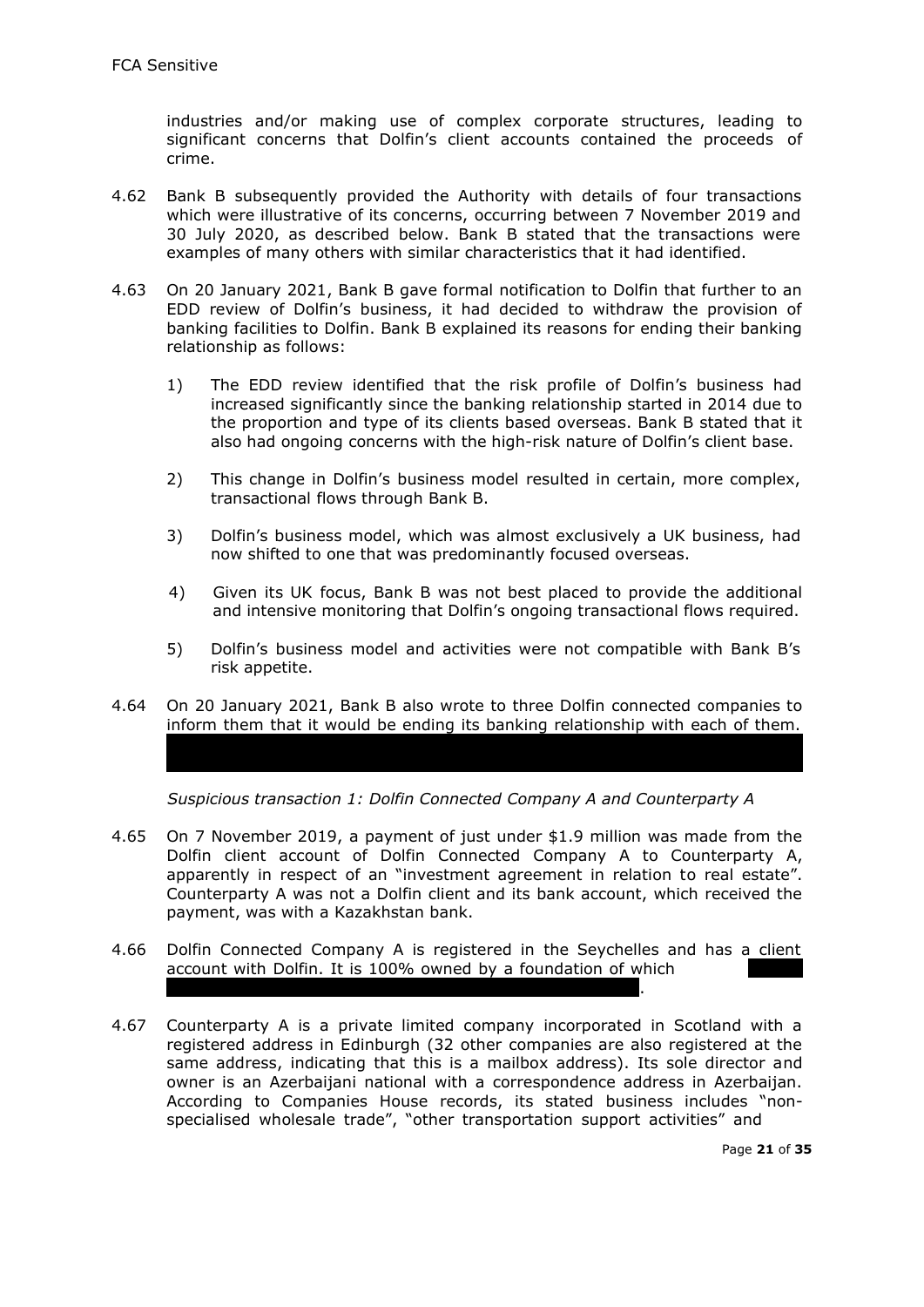"agents involved in the sale of a variety of goods". Counterparty A has to date filed accounts for a dormant company.

4.68 The transaction raised red flags because it involved a Seychelles registered company, controlled by , engaging in real estate investment with a dormant Scottish company, that ostensibly carried on wholesale trade, sale of goods and transportation support activities, which operates from a mailbox address with an Azerbaijani owner and a Kazakh bank account.

*Suspicious transactions 2 to 4: Dolfin Client A, Counterparty B and Ukrainian Mining Company C*

- 4.69 Dolfin Client A was the only Dolfin client involved in suspicious transactions 2 to 4 in the context of which substantial payments were made between Dolfin Client A, Counterparty B and Ukrainian Mining Company C, ostensibly in furtherance of a shipping contract.
- 4.70 Dolfin Client A is a BVI registered company and apparently a shipping consultancy operating in Ukraine. There is some indication from material in the public domain that Dolfin Client A is involved in shipping for Ukrainian Mining Company C.
- 4.71 Ukrainian Mining Company C is a Switzerland incorporated company and part of a Ukrainian mining and metals group.

.

- 4.72 On 26 November 2019, Dolfin Client A paid \$3.024 million from its account with Dolfin to Counterparty B's Swiss bank account. On 11 March 2020, Dolfin Client A's account with Dolfin received \$3.089 million from Ukrainian Mining Company C. On 30 July 2020, Dolfin Client A made a final outgoing payment from its account with Dolfin to its Swiss bank account. Dolfin Client A's account at Dolfin was then closed with no further explanation.
- 4.73 Counterparty B is a Scottish limited partnership operating from a rented mailbox address. It has no registered business or partners but the person with significant control is listed as a Moldovan national with a correspondence address in Moldova. Counterparty B's website claims that it has connections with Ukraine and is primarily engaged in marketing, buying and the wholesale of grain.
- 4.74 Although there appears to be public information to suggest a relationship between Ukrainian Mining Company C and Dolfin Client A, the engagement of Counterparty C by Dolfin Client A to charter a cargo vessel on behalf of a Ukrainian mining and metals group, itself owned by an individual subject to adverse media, raises multiple red flags. This is on the basis that Counterparty C is controlled by a Moldovan national, its business ostensibly involves trading in grain and it operates from a rented mailbox address. The involvement of a Scottish limited partnership in the transaction is also a cause for concern due to reports that this is a common vehicle used to launder money in the UK by nationals from the former Soviet Union.

*Further suspicious transactions involving Conflicted Securities Issuer 1*

Page **22** of **35**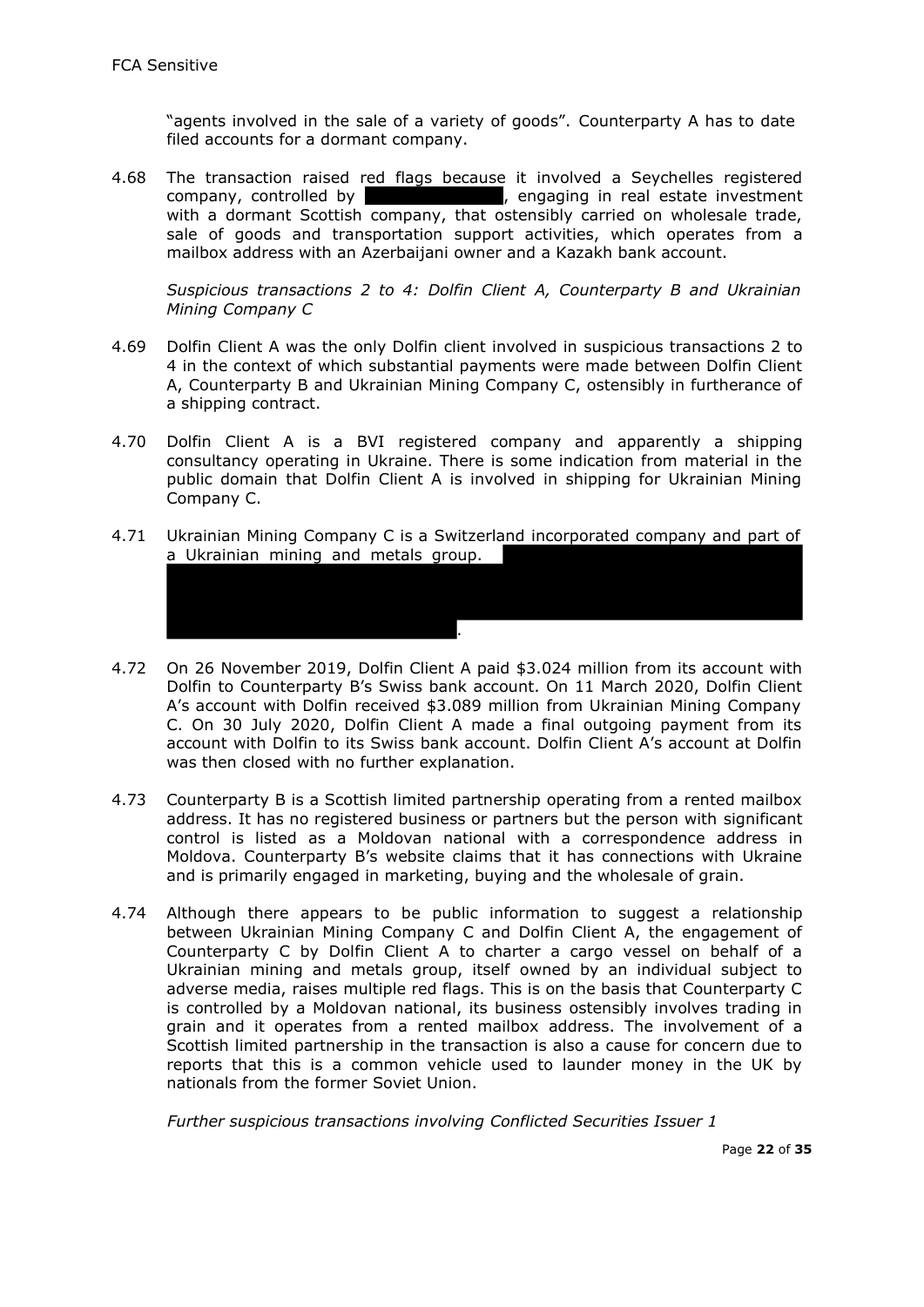4.75 The Enforcement investigation has identified a number of additional transactions involving Conflicted Securities Issuer 1 which appear to be of a suspicious nature.

*i) Loan to Counterparty C*

- 4.76 Conflicted Securities Issuer 1 issued a proportion of the conflicted securities which were sold to Dolfin's Tier 1 investor visa clients. According to its only set of filed accounts, it was incorporated in 2017 to provide financial data to its clients using financial data distribution technology. One of the two directors and the ultimate beneficial owner of Conflicted Securities Issuer 1 was also the director of one of Dolfin's largest clients and Dolfin Connected Company B, which is controlled by
- 4.77 On 7 April 2020, Dolfin Connected Company B's account with Dolfin received EUR 5.5 million from its client account held with a Dolfin group company. On the same date, Dolfin Connected Company B paid EUR 5.5 million to Conflicted Securities Issuer 1's account at Dolfin. On 8 April 2020, Conflicted Securities Issuer 1 made an external payment of EUR 5.5 million to Counterparty C, a company registered in Hungary. Emails between the director and ultimate beneficial owner of Conflicted Securities Issuer 1 and the director and sole shareholder of Counterparty C stated that the purpose of the payment was to provide a one-year bridging loan of EUR 5.5 million to Counterparty C.
- 4.78 Counterparty C's Business Plan Overview, which was provided to Conflicted Securities Issuer 1 on 3 April 2020, stated that Counterparty C was involved in vessel crane installation on offshore wind farms. The Business Plan Overview did not provide any specific financial information in relation to either Counterparty C or the project summarised but focused on the offshore wind market in general terms.
- 4.79 A few days after receiving the Business Plan Overview, Conflicted Securities Issuer 1 agreed to provide the bridging loan and, on the same date, a promissory note was issued by Counterparty C which provided that Conflicted Securities Issuer 1 would pay EUR 5.5 million unsecured to Counterparty C on 8 April 2020, to be repaid on 7 April 2021 with an interest rate of 37.8%. On 8 April 2020, the director and ultimate beneficial owner of Conflicted Securities Issuer 1 instructed Dolfin to make the payment from Conflicted Securities Issuer 1 to Counterparty C, which was transferred on that date.
- 4.80 The Enforcement investigation identified this transaction as being of a suspicious nature on the basis that the purported purpose of the bridging loan was for investment in activities related to offshore wind farms, which did not appear to bear any resemblance to Conflicted Securities Issuer 1's area of activity. Moreover, there appeared to have been minimal due diligence undertaken in relation to the transaction, in particular, in relation to the level of credit risk involved and/or the viability of both Counterparty C generally and the specific project summarised in the Business Plan Overview.

*ii) Payments to Hong Kong companies*

4.81 There were also numerous payments totalling USD \$35.376 million in the first half of 2019 from Conflicted Securities Issuer 1's account with Dolfin to Hong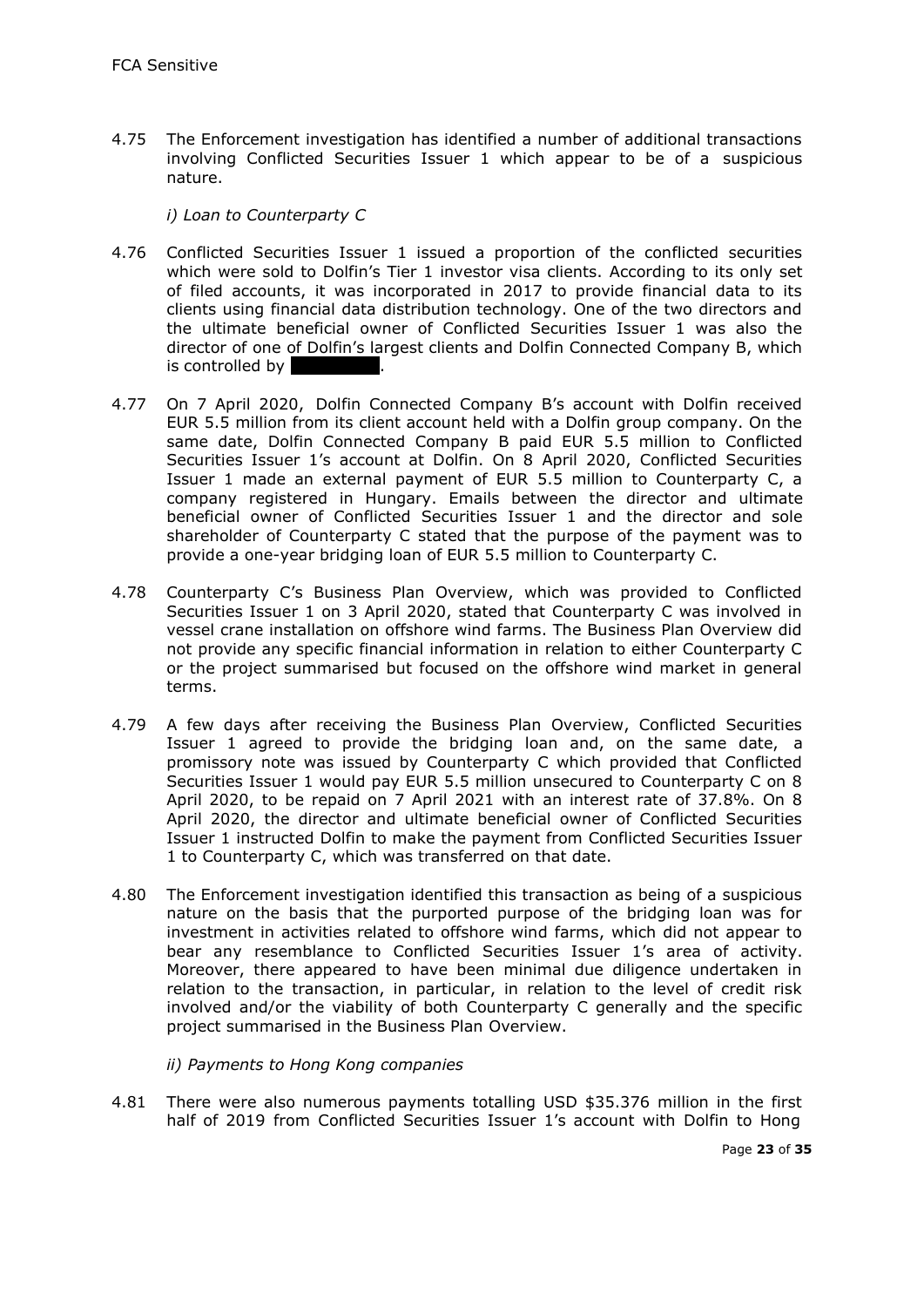Kong incorporated companies.

- 4.82 Invoices show that these payments were ostensibly for purchasing items such as clothes, textiles, printers, concrete mixers and equipment for mining cryptocurrency. The Hong Kong companies were newly incorporated (over the period 2016 to 2019) and a number have since been dissolved or become dormant. Conflicted Securities Issuer 1 primarily made these payments out of monies received from a BVI company from the sale of bonds in a Dolfin connected company owned by
- 4.83 The transactions raise a number of red flags as they involved Conflicted Securities Issuer 1 making a significant volume of payments to Hong Kong companies that were newly incorporated and had little to no online presence. Furthermore, invoices show that the payments were for products that do not appear to have any relevance to Conflicted Securities Issuer 1's area of activity.

Lack of appropriate non-financial resources

- 4.84 in April 2020, Dolfin appointed a new CEO designate alongside a new Chairman designate to its new leadership team. At the mid-management level, Dolfin appointed a new Head of Compliance in November 2019, who was subsequently approved as SMF16 Compliance Oversight on 26 June 2020. Dolfin then appointed a new MLRO designate in December 2019.
- 4.85 The section 166 review noted that staff at Dolfin appeared to have relevant backgrounds, expertise, gravitas and knowledge to conduct their roles except for the MLRO designate. The section 166 review concluded that the MLRO designate lacked the seniority to ensure robust systems and controls were in place and this resulted in some of the actions that were permitted under the previous leadership team.
- 4.86 Dolfin subsequently informed Supervision on 23 September 2020 that the MLRO designate had insufficient experience for the MLRO role and would be replaced, after being in the role for nine months. A new candidate was appointed as the replacement MLRO designate on 21 October 2020.
- 4.87 On 11 December 2020, Dolfin informed Supervision that two members of the new leadership team had departed. It stated that the CEO designate had resigned with immediate effect after eight months in the role on 8 December 2020 due to his lack of knowledge of the wealth management sector. Dolfin stated that the Chairman designate, would take on the role of interim CEO until a new appointment was made. Dolfin also confirmed that the replacement MLRO had been dismissed after two months in role due to her failure to adapt to a firm of Dolfin's size and garner respect from her colleagues. It stated that the Head of Compliance would act as the interim MLRO while Dolfin searched for a permanent replacement.
- 4.88 The section 166 review made 34 recommendations for remedial work in relation to Dolfin's client onboarding and financial crime framework. According to Dolfin's action plan, the majority of the work to be completed in this area was assigned to the MLRO. Dolfin has informed the Authority that the actions will also be taken on by the Head of Compliance and the compliance function. During a call with the Authority on 15 December 2020, Dolfin indicated that two junior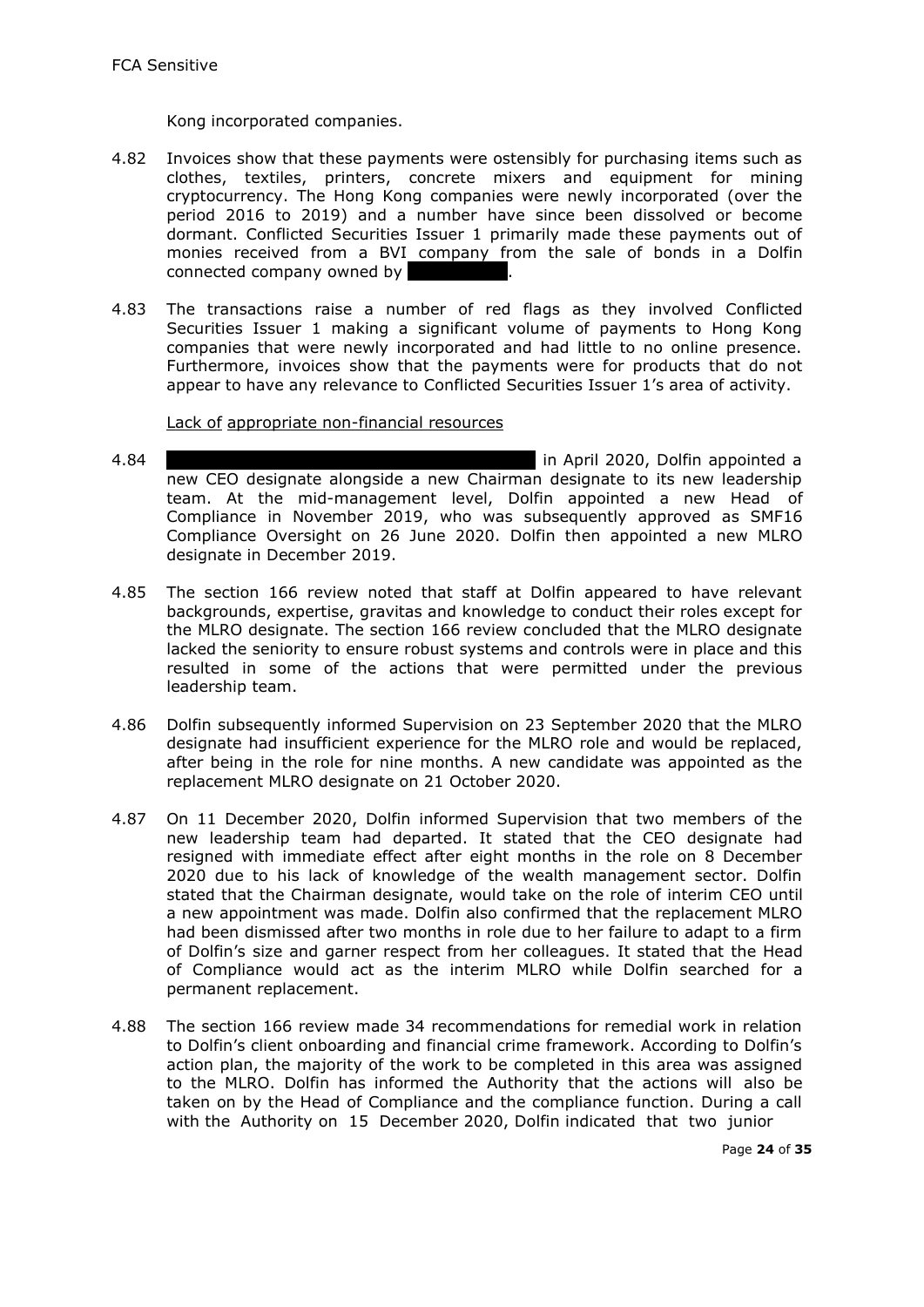members of staff who had been recruited to bolster the compliance function have also left the Firm.

4.89 The Authority is concerned that Dolfin's compliance function is not able to adequately address all of the recommendations from the section 166 review within the timescales set out in the action plan. In this regard, the section 166 review noted that, while recent recruitment had enhanced the skill and experience in the second line compliance and risk functions, compliance resource was stretched and accordingly Dolfin should consider additional recruitment given the number of priority recommendations in the financial crime function in respect of strengthening controls.

### **5. CONCLUSION**

5.1 The regulatory provisions relevant to this First Supervisory Notice are set out in the Annex.

#### Analysis of failings and risks

*Tier 1 Investor Visa Business*

- 5.2 Based on the facts and matters described above, Dolfin appears to have conducted its Tier 1 investor visa business either dishonestly or recklessly, in breach of Principle 1 (Integrity) of the Authority's Principles for Businesses.
- 5.3 Dolfin appears to have operated a scheme designed to enable its clients to obtain a Tier 1 investor visa in breach of the Immigration Rules and therefore unlawfully. In effect, Dolfin's Tier 1 investor visa business involved a series of artificial transactions which were intended to give the impression that its clients had invested £2 million, as required under the Immigration Rules, when this was not in fact the case. Dolfin then made false or misleading representations to the Home Office to the effect that its clients had satisfied the Immigration Rules by investing the requisite amount in UK businesses.
- 5.4 Dolfin further appears to have breached Principles 1 (Integrity) and 11 (Relations with regulators) of the Authority's Principles for Businesses on the basis that:
	- 1) It provided incomplete and misleading information to the Authority about its Tier 1 investor visa business, both when it was first contacted by Supervision about this business in November/December 2019 and when providing its initial response to an information requirement sent for the purposes of an Enforcement investigation.
	- 2) It also sought to mislead the Authority as to the purported legitimacy of its Tier 1 investor visa business by sharing with the Authority legal advice which Dolfin had obtained from a firm of solicitors on the basis of incomplete information and which was therefore misleading.



Page **25** of **35**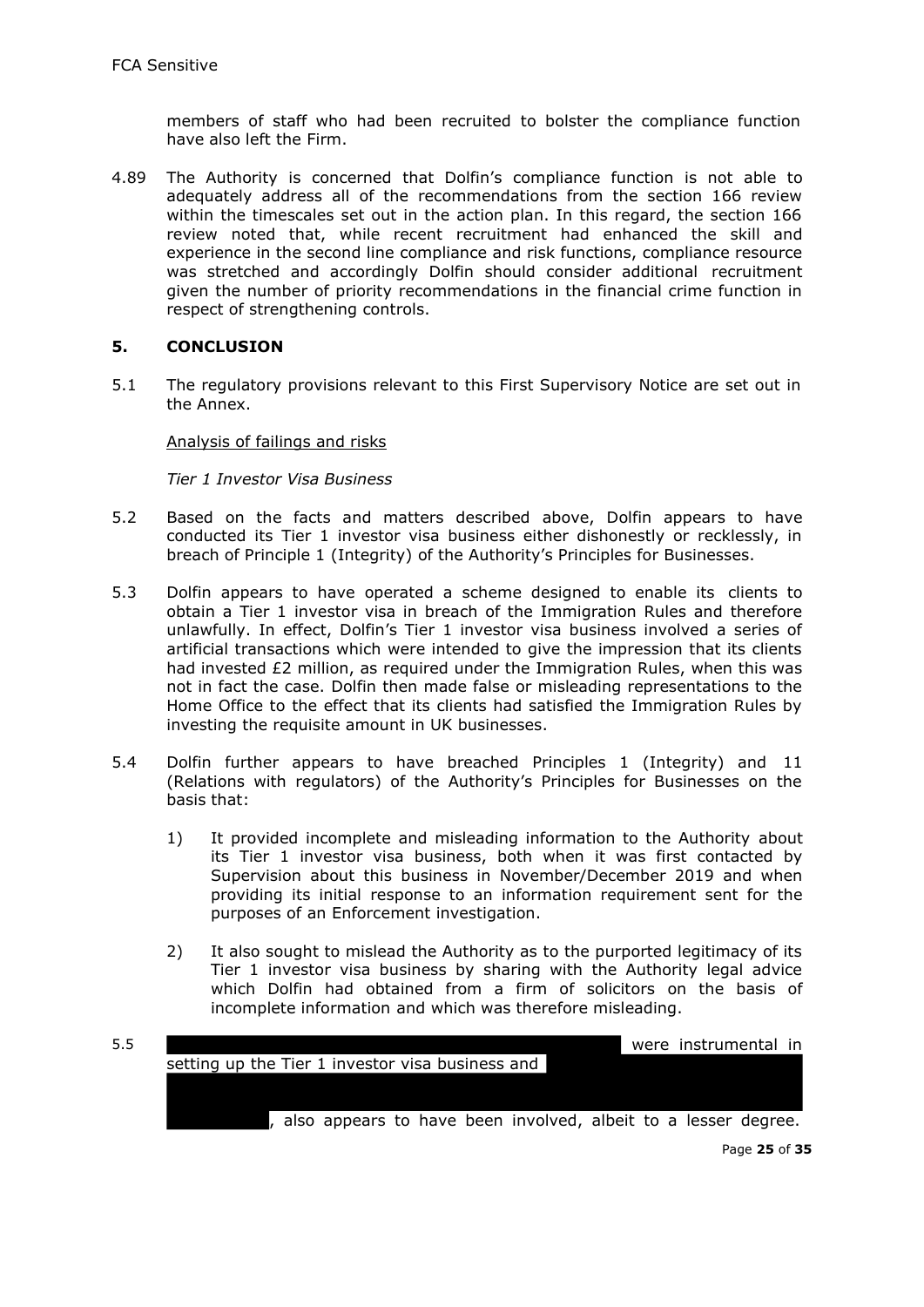also played a key role in formulating the partial information supplied to Dolfin's immigration lawyers in order to obtain the misleading legal advice which was subsequently provided to the Authority.

*Unexplained Wealth Order in relation to Dolfin Client*

5.6 Dolfin also appears to have failed to engage with the Authority in an open and cooperative way in breach of Principle 11 (Relations with regulators) of the Authority's Principles for Businesses. This is on the basis that, as is apparent from the facts and matters set out above, Dolfin had significant ongoing connections to the HNW Client, his wife and their business interests. However, in its communications with the Authority, Dolfin misleadingly suggested that it had had no dealings with the HNW Client for over a year. Moreover,

were specifically aware that Dolfin's association with the HNW Client could have a significant adverse impact on its reputation, but this was not communicated to the Authority.

5.7 This action on the part of Dolfin appears to have been deliberate and, as a consequence, it therefore appears that Dolfin has acted dishonestly or recklessly in its dealings with the Authority.

#### *Financial crime controls*

- 5.8 In addition, Dolfin appears to have an inadequate financial crime framework in contravention of SYSC 6.1.1R and in breach of Principle 3 (Management and control) of the Authority's Principles for Businesses. In this regard, the recent section 166 review has found material deficiencies in relation to Dolfin's client onboarding and financial crime control processes which led to a significant number of recommendations to be addressed as a high priority.
- 5.9 This is a matter of particular concern given that Dolfin's business model involves a high level of money laundering risk as a result of its high-risk client base and a prevalence of red flag transactions. In this regard, the high-risk nature of Dolfin's business has resulted in two banks terminating their banking relationships with Dolfin. Consequently, Dolfin presents an unacceptable level of risk that it may be used to facilitate financial crime.

#### Failure to satisfy the Threshold Conditions

*Suitability Threshold Condition*

- 5.10 Based on the facts and matters described above, the Authority considers that Dolfin is failing, or likely to fail, to satisfy the Suitability Threshold Condition (paragraph 2E of Schedule 6 to the Act) due to:
	- 1) The dishonest or reckless way in which it has conducted its Tier 1 investor visa business which does not appear to comply with requirements imposed upon it by the Authority or other agencies.
	- 2) Its failure to provide complete and not misleading information to the Authority in response to information requirements about its Tier 1 investor visa business when it was contacted by Supervision in November/December 2019 and by Enforcement in May 2020, and in sharing with the Authority legal advice that it had obtained from a firm of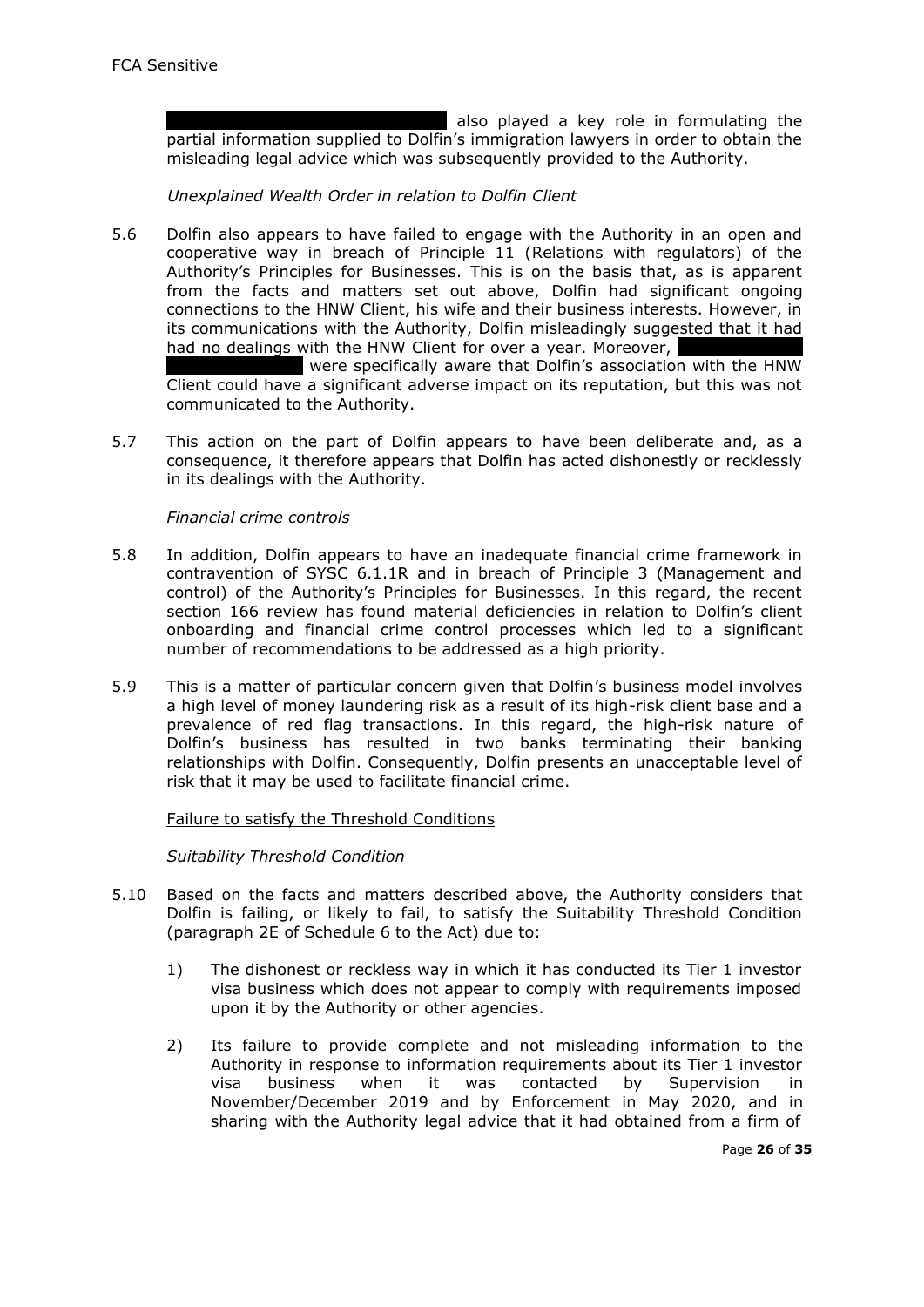solicitors in February and April 2020 based on incomplete information and which was therefore misleading, in what appears to have been a breach of Principles 1 (Integrity) and 11 (Relations with regulators) of the Authority's Principles for Businesses.

- 3) Its provision of misleading explanations to the Authority when asked about its connection to the HNW Client in the light of reports that he had been made subject to an UWO and which it was aware could have a significant impact on its reputation.
- 4) Its ongoing connections with dependence on capital injections by . , and its
- 5) The increased level of financial crime risk it poses given the high-risk nature of its business and the material issues within its client onboarding and financial crime framework, particularly in light of the influence of on Dolfin's business.
- 5.11 The Authority also considers that Dolfin is failing, or likely to fail, to satisfy the Effective Supervision Threshold Condition (paragraph 2C of Schedule 6 to the Act) because it is not capable of being effectively supervised by the Authority due to the fact that:



- 5.12 COND 2.3.3 G provides that, in assessing the Effective Supervision Threshold Condition, factors which the Authority will take into consideration include, among other things, whether:
	- 1) It is likely that the Authority will receive adequate information from the [firm,](https://www.handbook.fca.org.uk/handbook/glossary/G430.html) and those [persons](https://www.handbook.fca.org.uk/handbook/glossary/G869.html) with whom the [firm](https://www.handbook.fca.org.uk/handbook/glossary/G430.html) has [close](https://www.handbook.fca.org.uk/handbook/glossary/G164.html) links, to enable it to

Page **27** of **35**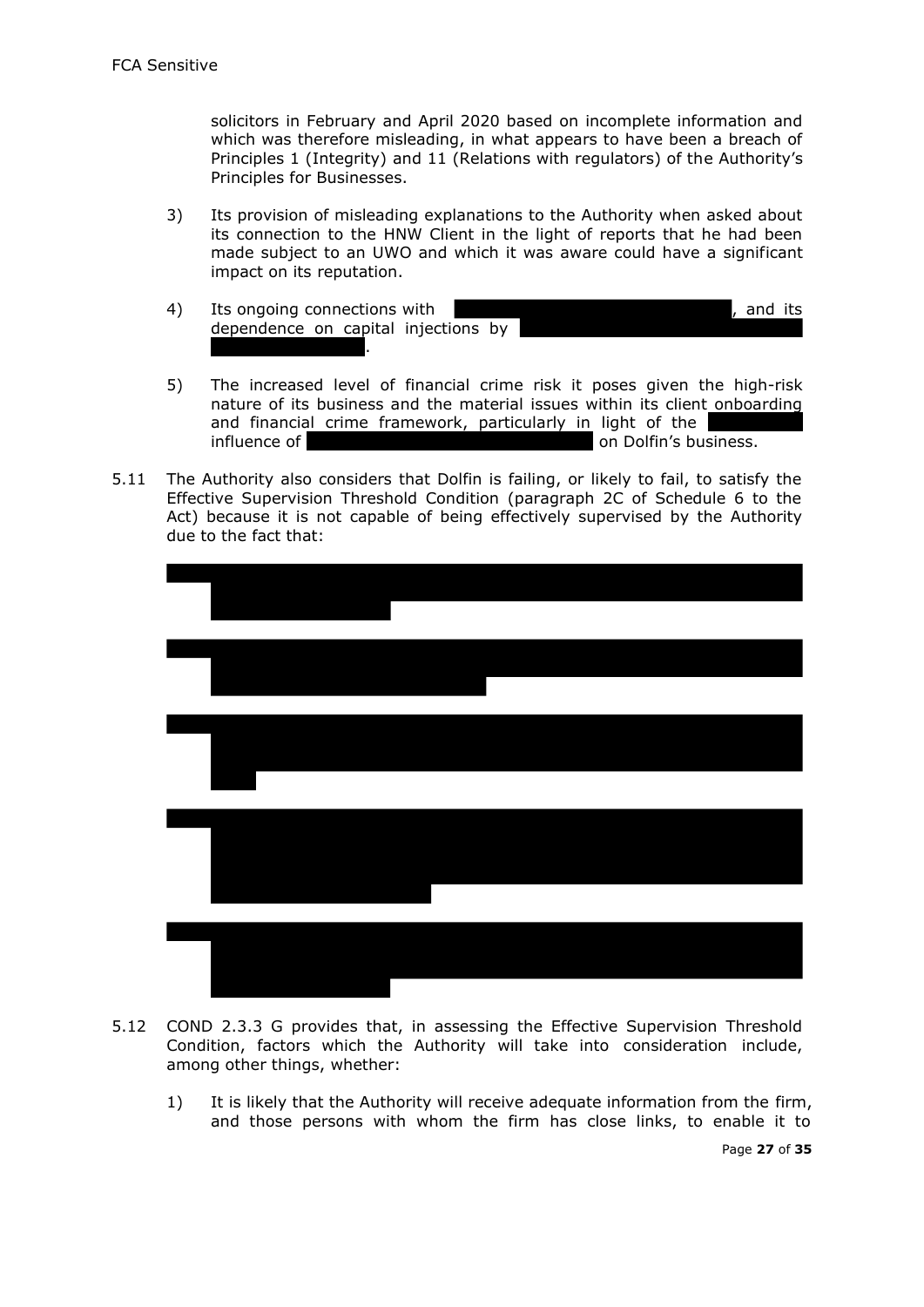determine whether the [firm](https://www.handbook.fca.org.uk/handbook/glossary/G430.html) is complying with the requirements and standards under the [regulatory](https://www.handbook.fca.org.uk/handbook/glossary/G986.html) system and to identify and assess the impact on its statutory [objectives.](https://www.handbook.fca.org.uk/handbook/glossary/G2976.html)

2) The structure and geographical spread of the [firm,](https://www.handbook.fca.org.uk/handbook/glossary/G430.html) the [group](https://www.handbook.fca.org.uk/handbook/glossary/G486.html) to which it belongs and other [persons w](https://www.handbook.fca.org.uk/handbook/glossary/G869.html)ith whom the [firm h](https://www.handbook.fca.org.uk/handbook/glossary/G430.html)as [close links,](https://www.handbook.fca.org.uk/handbook/glossary/G164.html) might hinder the provision of adequate and reliable flows of information to the Authority.

### *Appropriate Resources Threshold Condition*

- 5.13 The Authority also considers that Dolfin is failing, or is likely to fail, to satisfy the Appropriate Resources Threshold Condition (paragraph 2D of Schedule to the Act) because it lacks adequate personnel following the recent departure of its CEO, MLRO and other compliance staff.
- 5.14 In light of Dolfin's recent regulatory history, the fact that it is under Enforcement investigation and the scale of remedial work arising from the section 166 review, having suitably qualified individuals in senior management and compliancefacing roles is particularly important. The absence of senior managers and adequate compliance resources at Dolfin casts serious doubt over its ability to deliver its remedial action plan and within the timescales set. Consequently, the numerous deficiencies identified by the section 166 review, in particular those relating to Dolfin's inadequate financial crime framework, may not be remediated appropriately or within an acceptable timeframe.

### The Authority's operational objective of integrity

- 5.15 The Authority's integrity objective requires the Authority to protect and enhance the integrity of the UK financial system. This includes its soundness, stability and resilience and not being used for a purpose connected with financial crime. It appears that Dolfin has been involved in promoting and facilitating unlawful conduct through its Tier 1 investor visa business. There are also very substantial concerns about the inadequacy of Dolfin's financial crime controls which are all the more acute given the high level of money laundering risk inherent to its business model and the lack of integrity with which it has conducted its dealings with the Authority and its Tier 1 investor visa business. In short, the Authority considers that there is an unacceptable level of risk that Dolfin may be used to facilitate financial crime and accordingly imposing the Requirements will further the integrity objective.
- 5.16 The Authority has concluded, in light of the matters set out above, that it is necessary to exercise its own-initiative power under section 55L(3)(a) of the Act by imposing the Requirements to stop the Dolfin conducting regulated activities and prevent any dissipation of assets in order to protect the interests of consumers.
- 5.17 The Authority considers that the Requirements are a proportionate and appropriate means to address the current and immediate risks associated with Dolfin, and are desirable in order to advance the FCA's operational objective of integrity.

#### Timing and duration of the Requirements

5.18 It is necessary to impose the Requirements on an urgent basis given the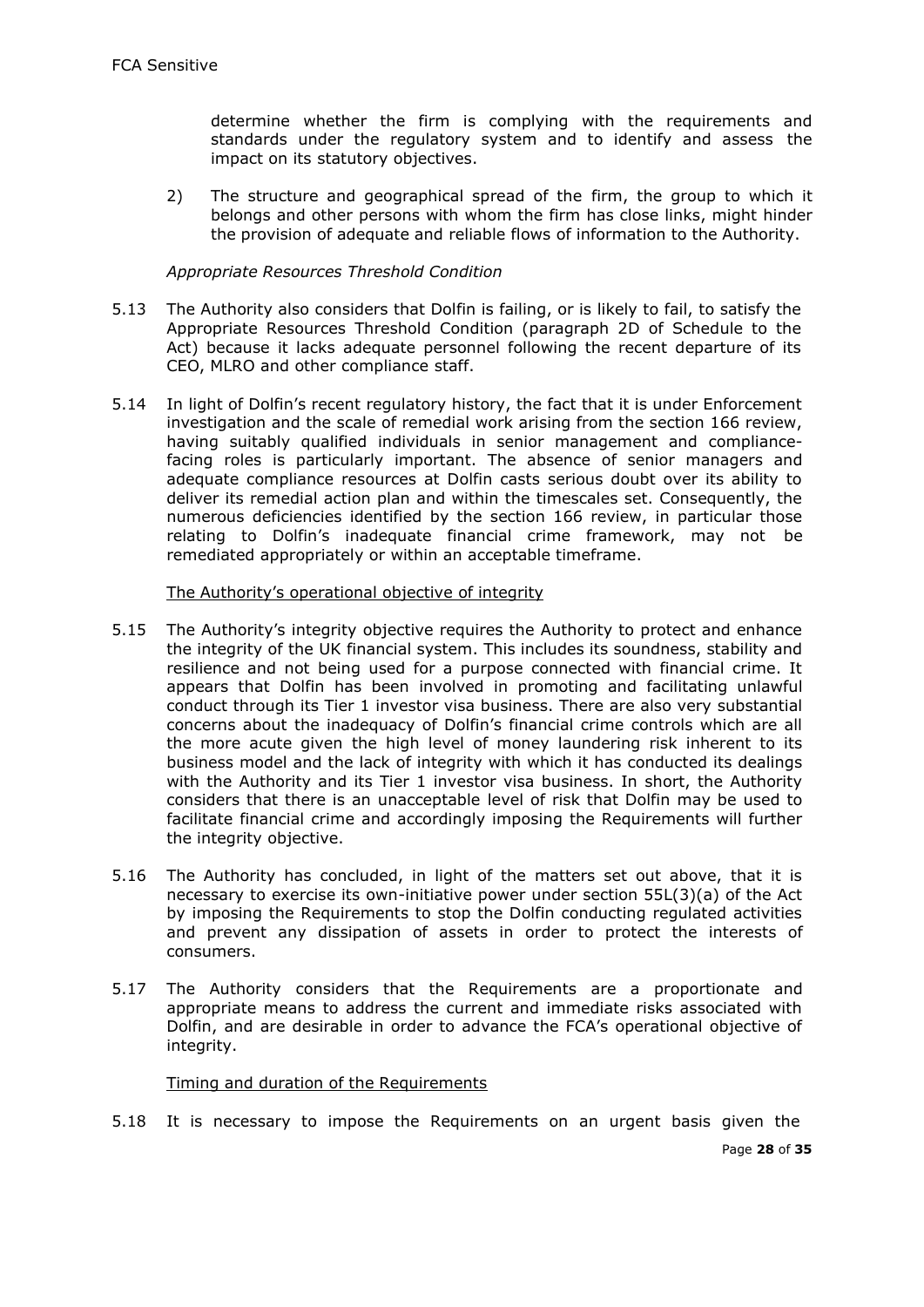seriousness of the risks associated with Dolfin and in accordance with EG 8.3.3 which provides that the Authority may impose a requirement so that it takes effect immediately in situations which include one or more of the following characteristics:

- 1) Information indicating that a [firm's c](https://www.handbook.fca.org.uk/handbook/glossary/G430.html)onduct has put it at risk of being used for the purposes of [financial](https://www.handbook.fca.org.uk/handbook/glossary/G416.html) crime, or of being otherwise involved in crime.
- 2) Evidence that the [firm](https://www.handbook.fca.org.uk/handbook/glossary/G430.html) has submitted to the Authority inaccurate or misleading information so that the Authority becomes seriously concerned about the [firm's](https://www.handbook.fca.org.uk/handbook/glossary/G430.html) ability to meet its regulatory obligations.
- 3) Circumstances suggesting a serious problem within a [firm o](https://www.handbook.fca.org.uk/handbook/glossary/G430.html)r with a [firm's](https://www.handbook.fca.org.uk/handbook/glossary/G430.html) [controllers t](https://www.handbook.fca.org.uk/handbook/glossary/G226.html)hat calls into question the [firm's](https://www.handbook.fca.org.uk/handbook/glossary/G430.html) ability to continue to meet the threshold [conditions.](https://www.handbook.fca.org.uk/handbook/glossary/G1173.html)
- 5.19 The Authority considers that it is necessary for the Requirements to remain in place indefinitely.

### **6. PROCEDURAL MATTERS**

6.1 This First Supervisory Notice is given under section 55Y(4) and in accordance with section 55Y(5) of the Act and is being served on Dolfin at its principal place of business as last notified to the Authority.

#### **Decision maker**

6.2 The decision which gave rise to the obligation to give this First Supervisory Notice was made by the RDC. The RDC is a committee of the Authority which takes certain decisions on behalf of the Authority. The members of the RDC are separate to the Authority staff involved in conducting investigations and recommending action against firms and individuals. Further information about the RDC can be found on the Authority's website:

<https://www.fca.org.uk/about/committees/regulatory-decisions-committee-rdc>

#### **Representations**

6.3 Dolfin has the right to make written and oral representations to the Authority (whether or not it refers this matter to the Tribunal). The deadline for notifying the Authority that Dolfin wishes to make oral representations and for providing written representations is 30 March 2021 or such later date as may be permitted by the Authority. The address for doing so is:

Jack Williams Decision-Making Committees Secretariat The Financial Conduct Authority 12 Endeavour Square London E20 1JN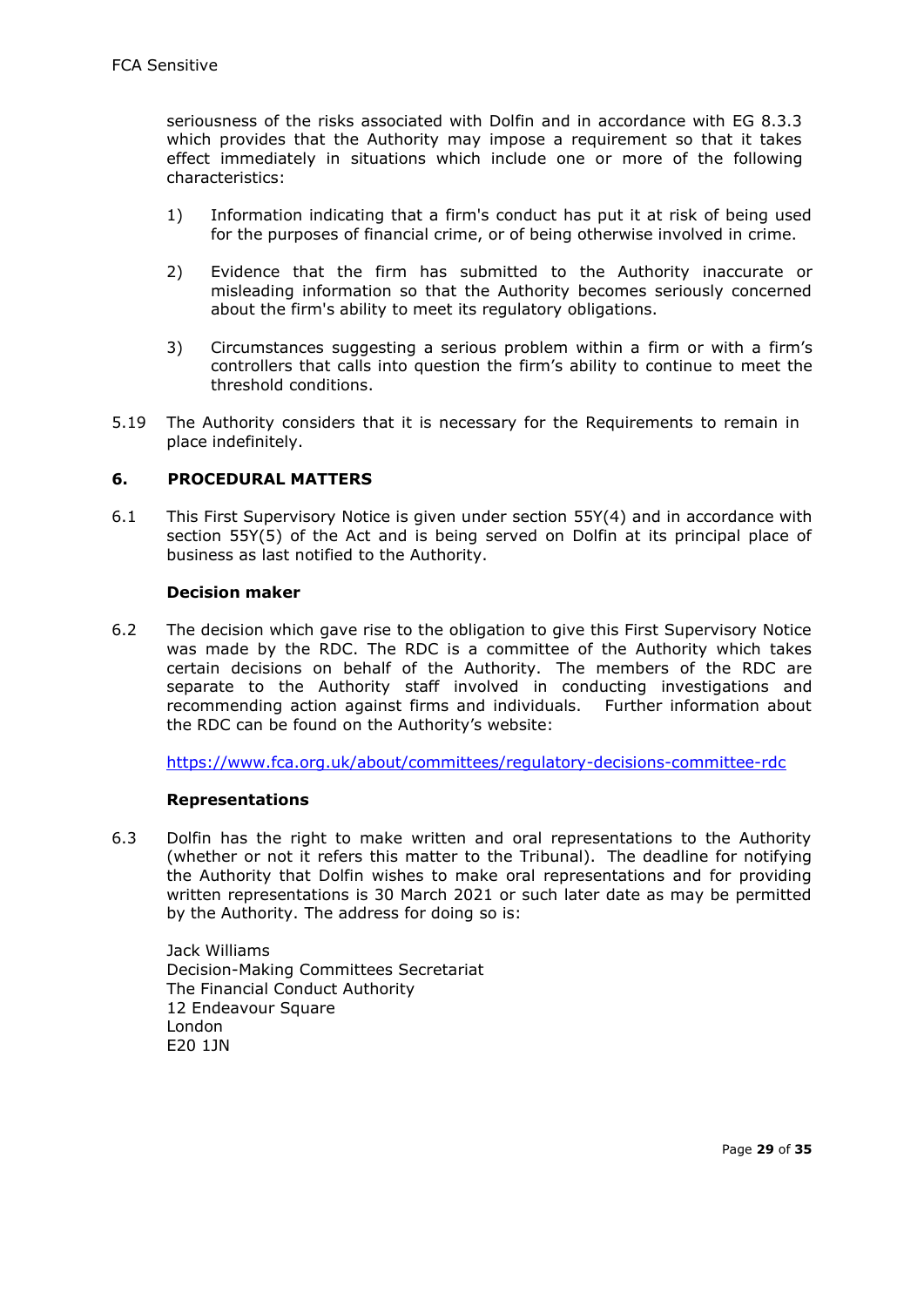## **The Tribunal**

- 6.4 Dolfin has the right to refer the matter to which this First Supervisory Notice relates to the Tribunal. The Tax and Chancery Chamber is the part of the Tribunal which amongst other things, hears references arising from decisions of the Authority. Under paragraph 2(2) of Schedule 3 of the Tribunal Procedure (Upper Tribunal) Rules 2008, Dolfin has 28 days from the date on which this First Supervisory Notice is given to it to refer the matter to the Tribunal.
- 6.5 A reference to the Tribunal can be made by way of a reference notice (Form FTC3) signed by or on behalf of Dolfin and filed with a copy of this First Supervisory Notice. The Tribunal's contact details are: The Upper Tribunal, Tax and Chancery Chamber, Fifth Floor, Rolls Building, Fetter Lane, London, EC4A 1NL (telephone: 020 7612 9730; email: *uttc@hmcts.gsi.gov.uk*).
- 6.6 Further information on the Tribunal, including guidance and the relevant forms to complete, can be found on the HM Courts and Tribunal Service website:

<http://www.justice.gov.uk/forms/hmcts/tax-and-chancery-upper-tribunal>

6.7 Dolfin should note that a copy of the reference notice (Form FTC3) must also be sent to the Authority at the same time as filing a reference with the Tribunal. A copy of the reference notice should be sent to Lynn Duffy at the Financial Conduct Authority, 12 Endeavour Square, London, E20 1JN, London, E14 5HS.

## **Confidentiality and Publicity**

- 6.8 Dolfin should note that this First Supervisory Notice may contain confidential information and should not be disclosed to a third party (except for the purpose of obtaining advice on its contents).
- 6.9 Dolfin should note that section 391 of the Act requires the Authority, when the First Supervisory Notice takes effect, to publish such information about the matter as it considers appropriate.

## **Authority contacts**

- 6.10 For more information concerning this matter generally, contact Lynn Duffy, Manager, Investment Intermediaries and Scams, Investment, Wholesale and Specialist Supervision at the Authority (direct line: 0131 301 2002 or email: [lynn.duffy@fca.org.uk](mailto:lynn.duffy@fca.org.uk) ).
- 6.11 Any questions regarding the procedures of the RDC should be directed to Jack Williams in the Decision-Making Committees Secretariat (direct line: 020 7066 1610 or email: Jack. Williams@fca.org.uk).

### **Tim Parkes Chair, Regulatory Decisions Committee**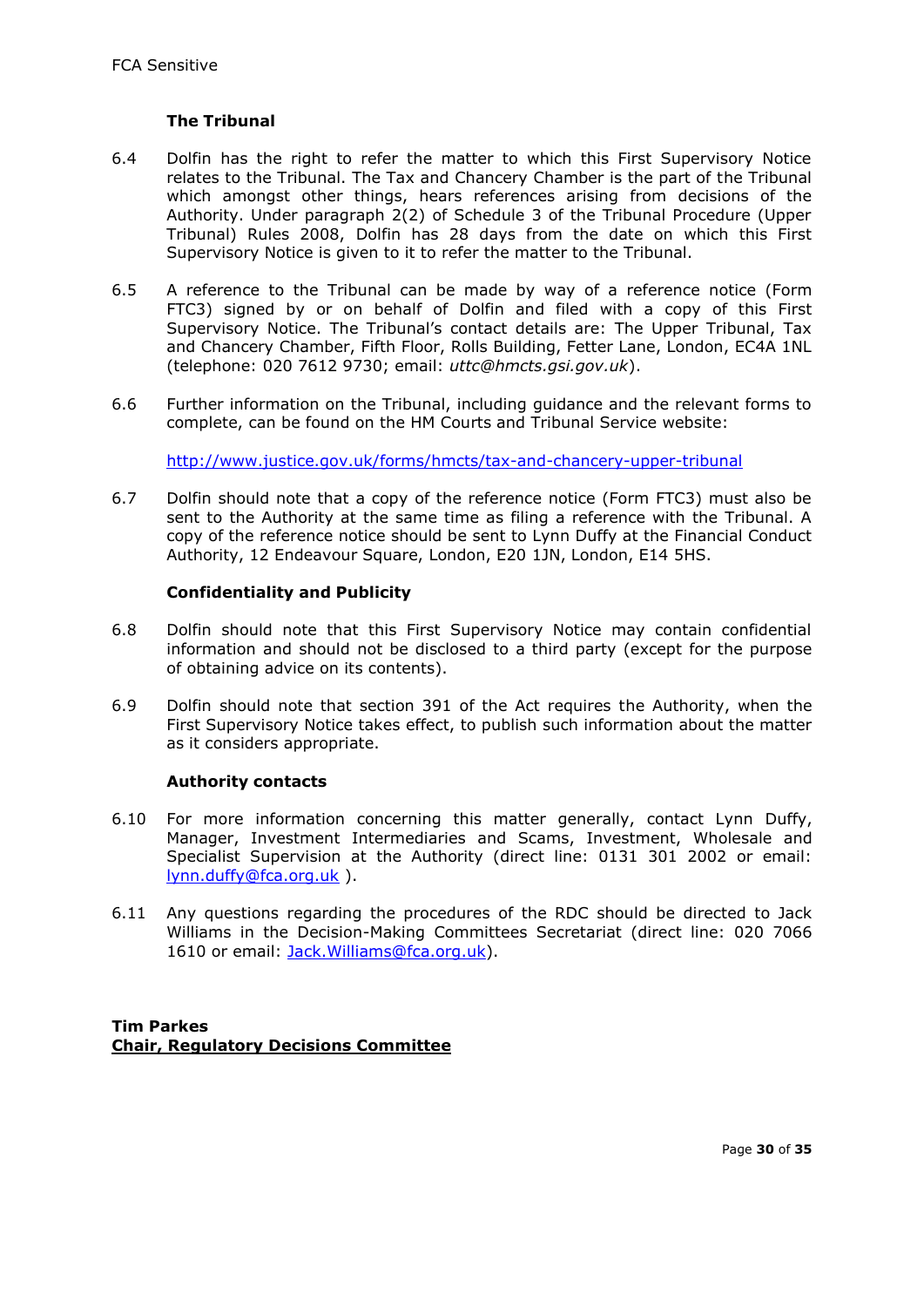FCA Sensitive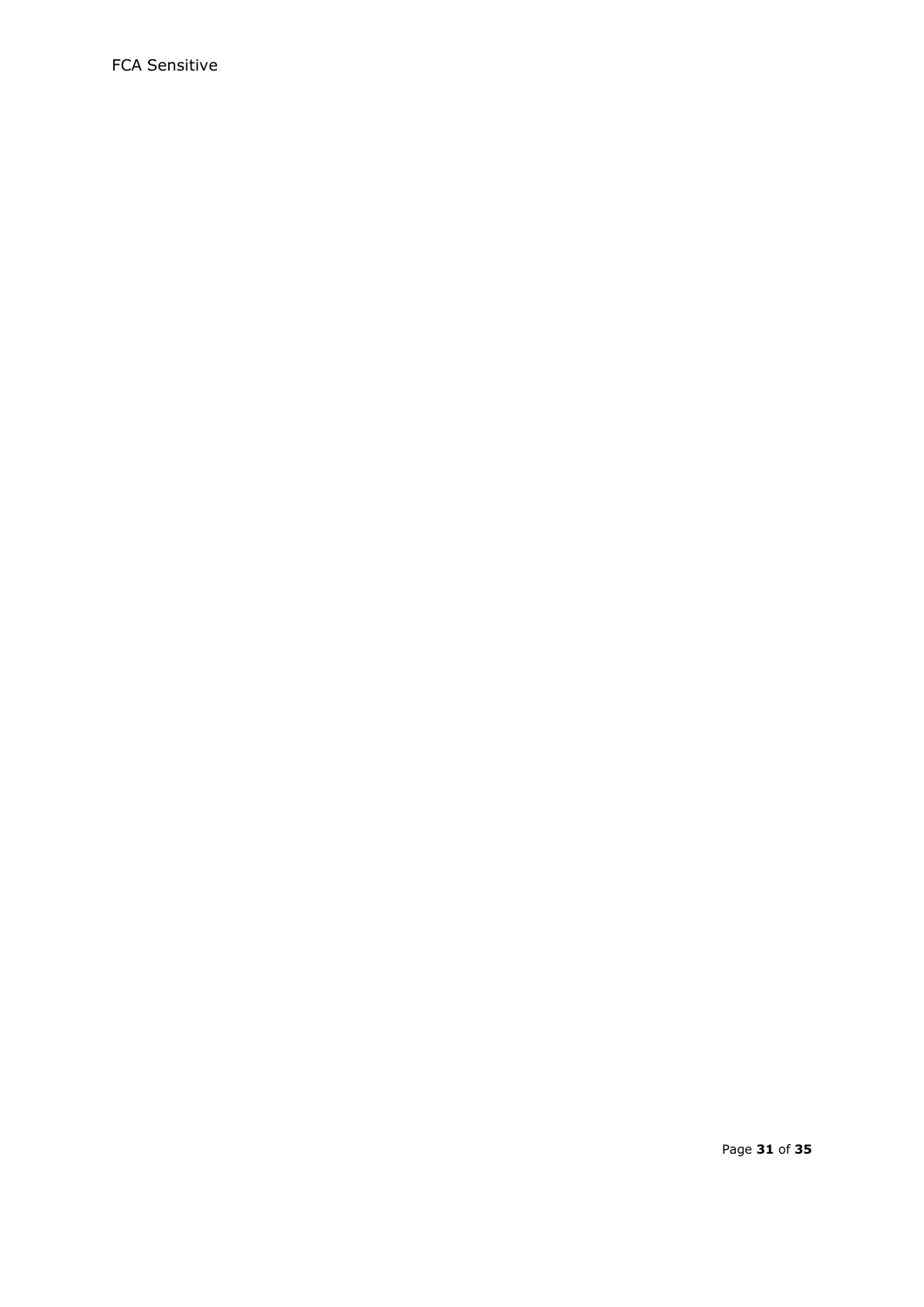# **ANNEX A**

## **RELEVANT STATUTORY PROVISIONS**

- 1. The Authority's operational objectives established in section 1B of the Act include protecting and enhancing the integrity of the UK financial system (section 1D).
- 2. Section 55L of the Act allows the Authority to impose a new requirement, or to vary a requirement previously imposed by the Authority under section 55L, on an authorised person if it appears to the Authority that the authorised person is failing, or is likely to fail, to satisfy the Threshold Conditions (section 55L(2)(a)) or it is desirable to exercise the power in order to advance one or more of the Authority's operational objectives (section  $55L(2)(c)$ ). This power is referred to as the Authority's own-initiative requirement power.
- 3. Section 55N of the Act allows a requirement to be imposed under section 55L of the Act so as to require the person concerned to take specified action (section  $55N(1)(a)$  or to refrain from taking specified action (section  $55N(1)(b)$ ). Section 55N(2) provides that a requirement may extend to activities which are not regulated activities.
- 4. Pursuant to section 55P(4)(a) of the Act, an assets requirement means a requirement prohibiting the disposal of, or other dealing with, any of the subject's assets (whether in the United Kingdom or elsewhere) or restricting such disposals or dealings. If the Authority gives notice of such a requirement to any institution with whom the subject has an account, the notice has the effects, for that institution, set out in section 55P(6) of the Act.
- 5. Section 55Y of the Act allows a requirement imposed under the own-initiative requirement power to take effect immediately (or on a specified date) only if the Authority, having regard to the ground on which it is exercising its own-initiative requirement power, reasonably considers that it is necessary for the variation or imposition of the requirement to take effect immediately (or on that date). Section 391 of the Act provides that, when a supervisory notice takes effect, the Authority must publish such information about the matter to which the notice relates as it considers appropriate. However, the Authority may not publish information if, in its opinion, publication of the information would be unfair to the person with respect to whom the action was taken or proposed to be taken or prejudicial to the interests of consumers.
- 6. The Threshold Conditions represent the minimum standards which a firm is required to satisfy, and continue to satisfy, in order to be given and to retain a Part 4A Permission. They are set out in Part 1B of Schedule 6 to the Act.
- 7. The Effective Supervision Threshold Condition in paragraph 2C of Schedule 6 to the Act provides in relation to a person ("A") that "A must be capable of being effectively supervised by the [Authority] having regard to all the circumstances including … if A has close links with another person ("CL")":
	- a) the nature of the relationship between A and CL;
	- b) whether those links are or that relationship is likely to prevent the [Authority's] effective supervision of A; and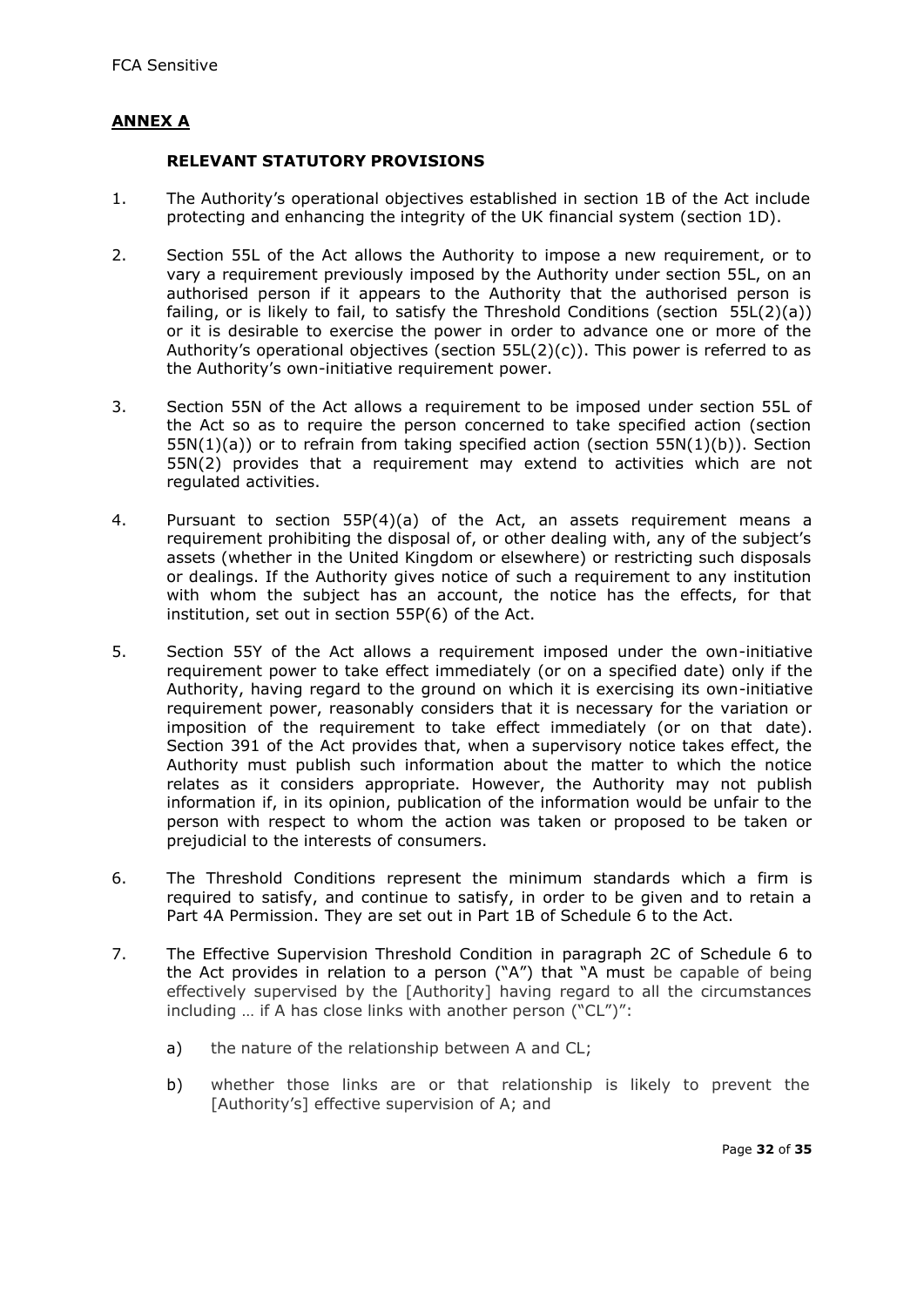- c) if CL is subject to the laws, regulations or administrative provisions of a country or territory outside the United Kingdom ("the foreign provisions"), whether those foreign provisions, or any deficiency in their enforcement, would prevent the [Authority's] effective supervision of A.
- 8. The Appropriate Resources Threshold Condition in paragraph 2D of Schedule 6 to the Act provides, in relation to a person ("A") carrying on or seeking to carry on regulated activities which do not consist of or include a PRA-regulated activity, that:

"The resources of A must be appropriate in relation to the regulated activities that A carries on or seeks to carry on."

- 9. The matters which are relevant in determining whether A has appropriate nonfinancial resources include –
	- a) The skills and experience of those who manage A's affairs; […]
- 10. The Suitability Threshold Condition in paragraph 2E of Schedule 6 to the Act states that:

"A must be a fit and proper person having regard to all the circumstances, including—

- a) A's connection with any person;
- b) the nature (including the complexity) of the regulated activities that A carries on or seeks to carry on;
- c) the need to ensure that A's affairs are conducted in an appropriate manner, having regard in particular to the interests of consumers and the integrity of the UK financial system;
- d) whether A has complied and is complying with requirements imposed by [the Authority] in the exercise of its functions, or requests made by [the Authority], relating to the provision of information to [the Authority] and, where A has so complied or is so complying, the manner of that compliance;
- e) whether those who manage A's affairs have adequate skills and experience and have acted and may be expected to act with probity;
- f) whether A's business is being, or is to be, managed in such a way as to ensure that its affairs will be conducted in a sound and prudent manner;

[…]"

#### **RELEVANT REGULATORY PROVISIONS**

The Principles for Businesses

11. The Principles for Businesses (PRIN) are a general statement of the fundamental obligations of firms under the regulatory system. PRIN 1.1.2R provides that they derive their authority from the Authority's rule-making powers as set out in the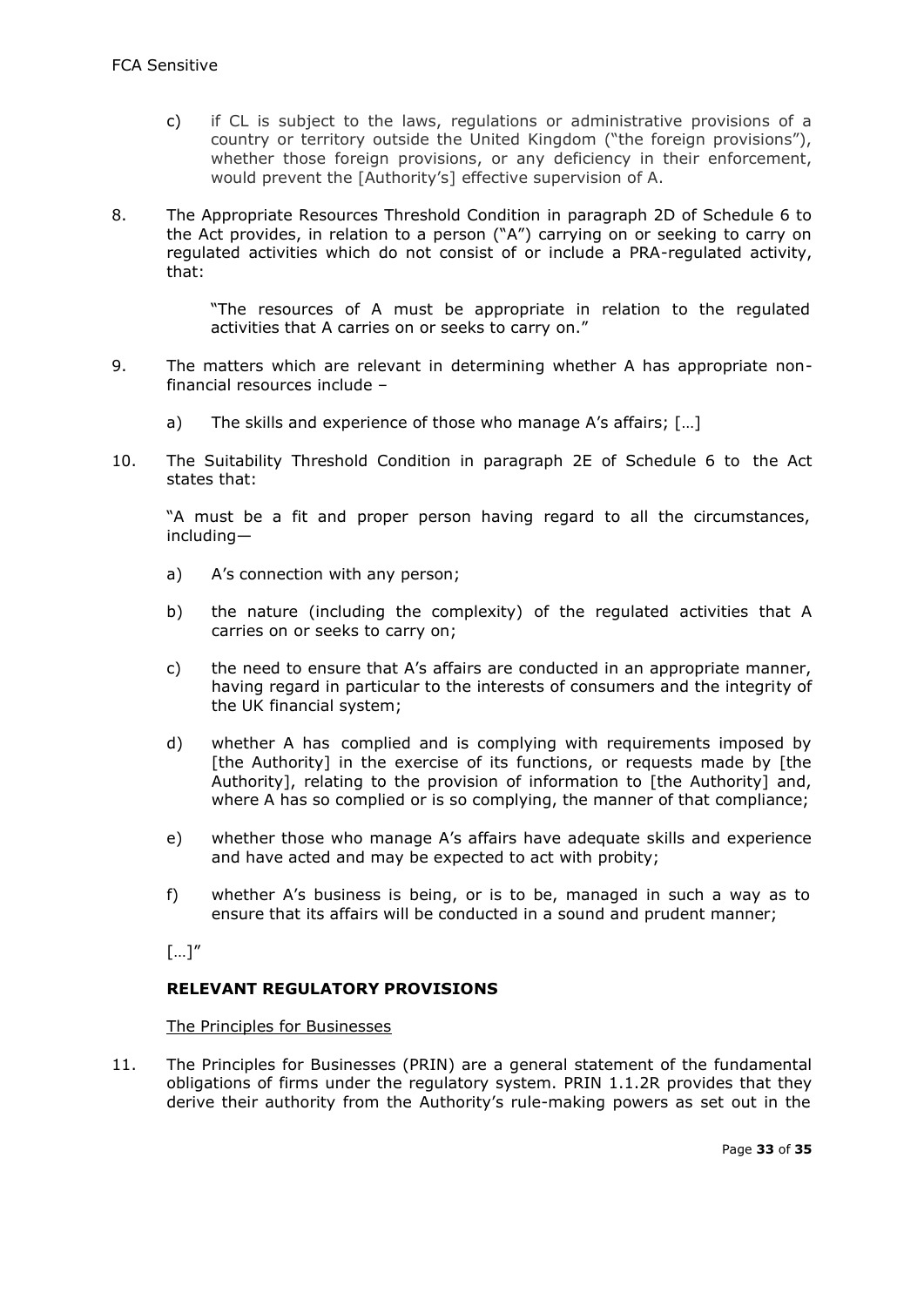Act and reflect the statutory objectives. The Principles are set out at PRIN 2.1.1, and those which are of particular relevance to this Notice are:

Principle 1 provides that a firm must conduct its business with integrity.

Principle 3 provides that a firm must take reasonable care to organise and control its affairs responsibly and effectively, with adequate risk management systems.

Principle 11 provides that a firm must deal with its regulators in an open and cooperative way, and must disclose to the Authority appropriately anything relating to the firm of which that regulator would reasonably expect notice.

#### Threshold Conditions

- 12. The section of the Handbook entitled 'Threshold Conditions' (COND) gives guidance on the Threshold Conditions. COND 1.2.3G provides that the Authority may exercise its own-initiative powers under either section 55J or section 55L of the Act if, among other things, a firm is failing to satisfy any of the Threshold Conditions or is likely to do so.
- 13. COND 2.3.3G states that in assessing the Effective Supervision Threshold Condition, factors which the Authority will take into consideration include, among other things, (1) whether it is likely that the Authority will receive adequate information from the firm and those persons with whom the [firm h](https://www.handbook.fca.org.uk/handbook/glossary/G430.html)as [close links,](https://www.handbook.fca.org.uk/handbook/glossary/G164.html) and (2) whether the structure and geographical spread of the [firm,](https://www.handbook.fca.org.uk/handbook/glossary/G430.html) the [group t](https://www.handbook.fca.org.uk/handbook/glossary/G486.html)o which it belongs and other [persons](https://www.handbook.fca.org.uk/handbook/glossary/G869.html) with whom the [firm](https://www.handbook.fca.org.uk/handbook/glossary/G430.html) has [close links,](https://www.handbook.fca.org.uk/handbook/glossary/G164.html) might hinder the provision of adequate and reliable flows of information to the Authority.
- 14. COND 2.4.2G(2) provides that, in the context of the Appropriate Resources Threshold Condition, the Authority will interpret the term 'appropriate' as meaning sufficient in terms of quantity, quality and availability and 'resources' as including all financial resources, non-financial resources and means of managing its resources; for example, capital, provisions against liabilities, holdings of or access to cash and other liquid.
- 15. COND 2.5.2G provides that the Authority will take into consideration anything that could influence a firm's continuing ability to satisfy the Suitability Threshold Condition. COND 2.5.4G provides examples of the kind of general considerations to which the Authority may have regard when assessing whether a firm will satisfy, and continue to satisfy, the Suitability Threshold Condition. These include, but are not limited to, whether the firm conducts its business with integrity and in compliance with proper standards, has a competent and prudent management and can demonstrate that it conducts its affairs with the exercise of due skill, care and diligence.
- 16. Examples of the kind of particular considerations to which the Authority may have regard when assessing whether a firm will satisfy, and continue to satisfy, the Suitability Threshold Condition are outlined in COND 2.5.6G. These include whether the firm is ready, willing and organised to comply with the requirements and standards under the regulatory system and whether the firm has contravened any provisions of the Act or the regulatory system.